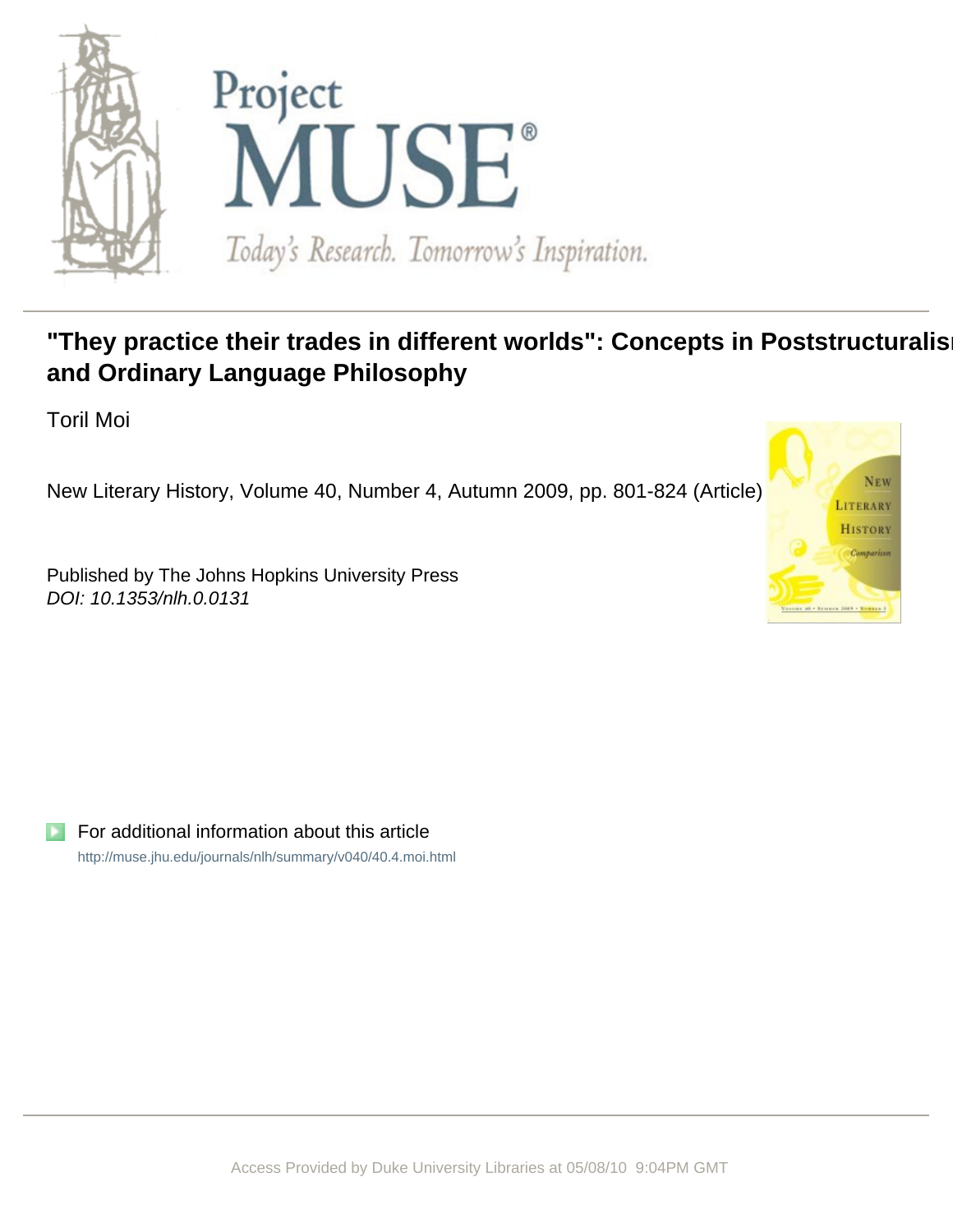# "They practice their trades in different worlds": Concepts in Poststructuralism and Ordinary Language Philosophy

#### Toril Moi

The capacity for understanding is the same as the capacity for misunderstanding.

—Stanley Cavell

#### Introduction

 $\prod_{\text{Out}}$ MOVED TO THE UNITED STATES IN AUGUST 1989. Before I had unpacked my boxes, Ralph Cohen invited me to give a talk at the brand new Commonwealth Center for Literary and Cultural Change. Quick off the mark, passionately interested in new people and new ideas, with an unmatched knowledge of what everybody in the world was working on, Ralph was the ideal director of the Center. But he was not alone: Libby Cohen's passion and enthusiasm were as vital to the Center's generous atmosphere as Ralph's intellectual open-mindedness. I am grateful to them for inviting me back so often. Their kindness and hospitality made me feel more at home in the United States.

My first talk at the Center was about feminism and the cultural sociology of Pierre Bourdieu, which Ralph published in *New Literary History*. 1 When the journal arrived in the mail, I discovered that my essay was placed right after Cora Diamond's "Knowing Tornadoes and Other Things," a discussion of the feminist claim that "women have distinctive modes of knowledge."2 Her paper was a revelation: here was an immensely powerful way of thinking about questions that really mattered to me. Where did this voice, this *style* come from? From Ludwig Wittgenstein, it appeared: I clearly had much to learn.

In the early 1990s, I was already disenchanted with the increasingly predictable and dogmatic arguments generated by the newly hegemonic poststructuralist theory. My interest in Bourdieu and in the decidedly nonpoststructuralist Simone de Beauvoir was a symptom of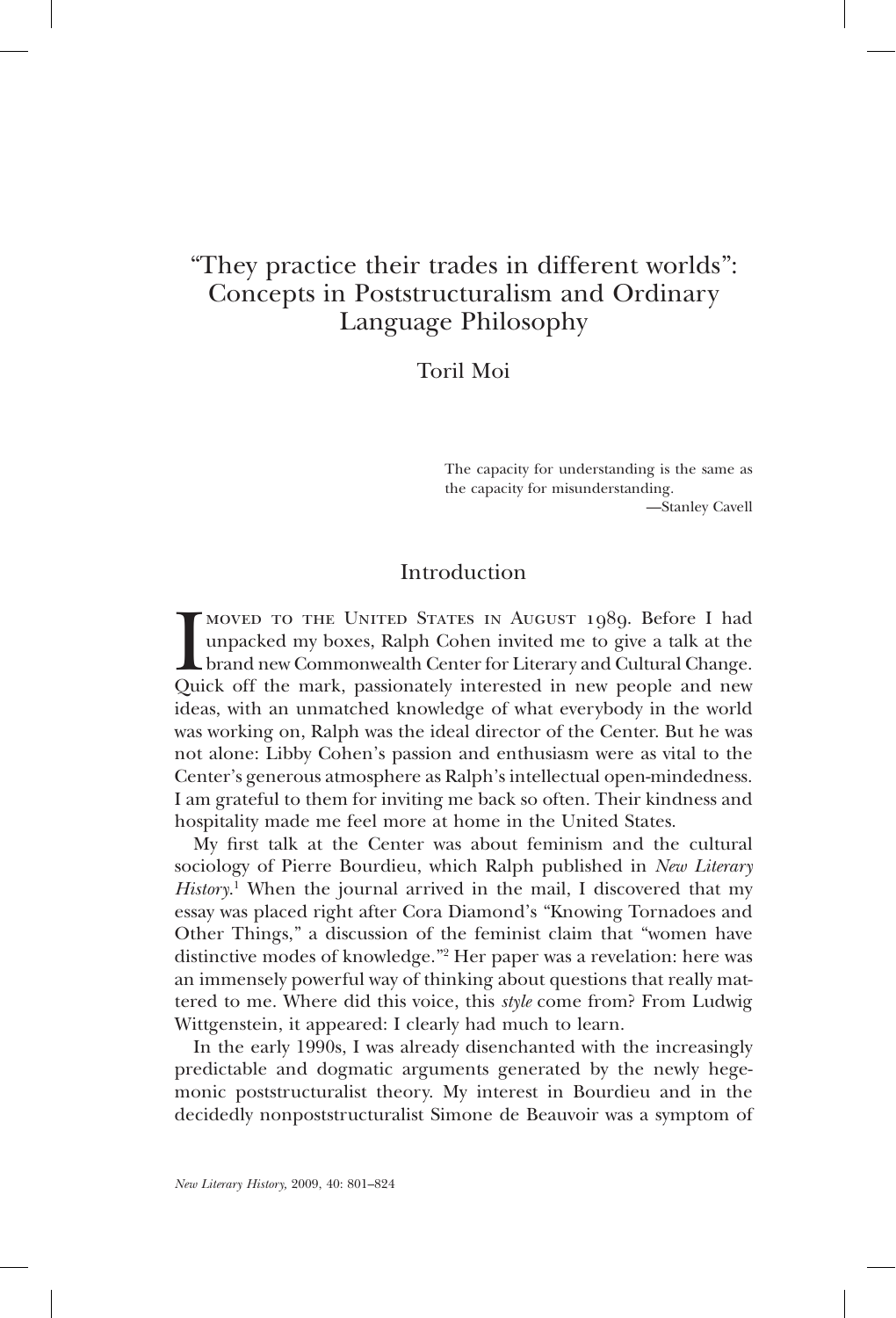that disenchantment.3 Yet neither Bourdieu nor Beauvoir were theorists of language; only Wittgenstein held out the promise of a serious alternative to the poststructuralist vision. I spent the rest of the 1990s immersing myself in the Wittgensteinian tradition, and trying to put it to use in feminist theory and in literary criticism.<sup>4</sup> The present essay, written to mark the end of Ralph's editorship of *New Literary History*, can be read as an account of the intellectual journey inspired in part by his editorial vision.

In my early attempts to educate myself in Wittgensteinian thought, I came across the 1988 issue of *New Literary History* devoted to "Wittgenstein and Literary Theory" (vol. 19, no. 2). By devoting an issue to the relationship between deconstruction and Wittgenstein at such an early date, Ralph demonstrated his usual prescience, as well as his conviction that theory and philosophy are fundamental parts of literary scholarship. The issue focused on Jacques Derrida and Wittgenstein. In 1988, ordinary language philosophy was not yet a significant term, and the name Stanley Cavell was barely mentioned.<sup>5</sup> Today, Cavell's towering importance must be acknowledged. As I use the term, "ordinary language philosophy" means the philosophical tradition after Wittgenstein and J. L. Austin as established and extended in Cavell's work.<sup>6</sup> Poststructuralism is harder to define.7 I use the term about theories and philosophies that build on Ferdinand de Saussure's vision of language, alone or in combination with continental philosophy. Structuralism, poststructuralism, and deconstruction are names for different strands of this post-Saussurean tradition. "Theory" or "French theory" are other names for the same phenomenon. Thinkers within each tradition are quite different from one another, yet not in ways that make it difficult to decide which tradition to place them in.

A generation ago poststructuralism was a firebrand stirring up the humanities. Today, most humanities scholars outside philosophy departments have been trained in some form of poststructuralism. The poststructuralist understanding of language, meaning, and interpretation has become the unspoken doxa of the humanities. It is no coincidence that almost all the books on Cavell that have appeared since 1989 have been written by philosophers and not by literary critics.<sup>8</sup>

This situation makes the concerns of ordinary language philosophy hard to grasp. Over the years I have found that attempts to discuss ordinary language philosophy often fail because my post-Saussurean interlocutors and I begin with startlingly different assumptions about fundamental issues—assumptions which we never formulate explicitly, but which produce conversations that only reveal that we are speaking completely at cross purposes. Adherents of ordinary language philosophy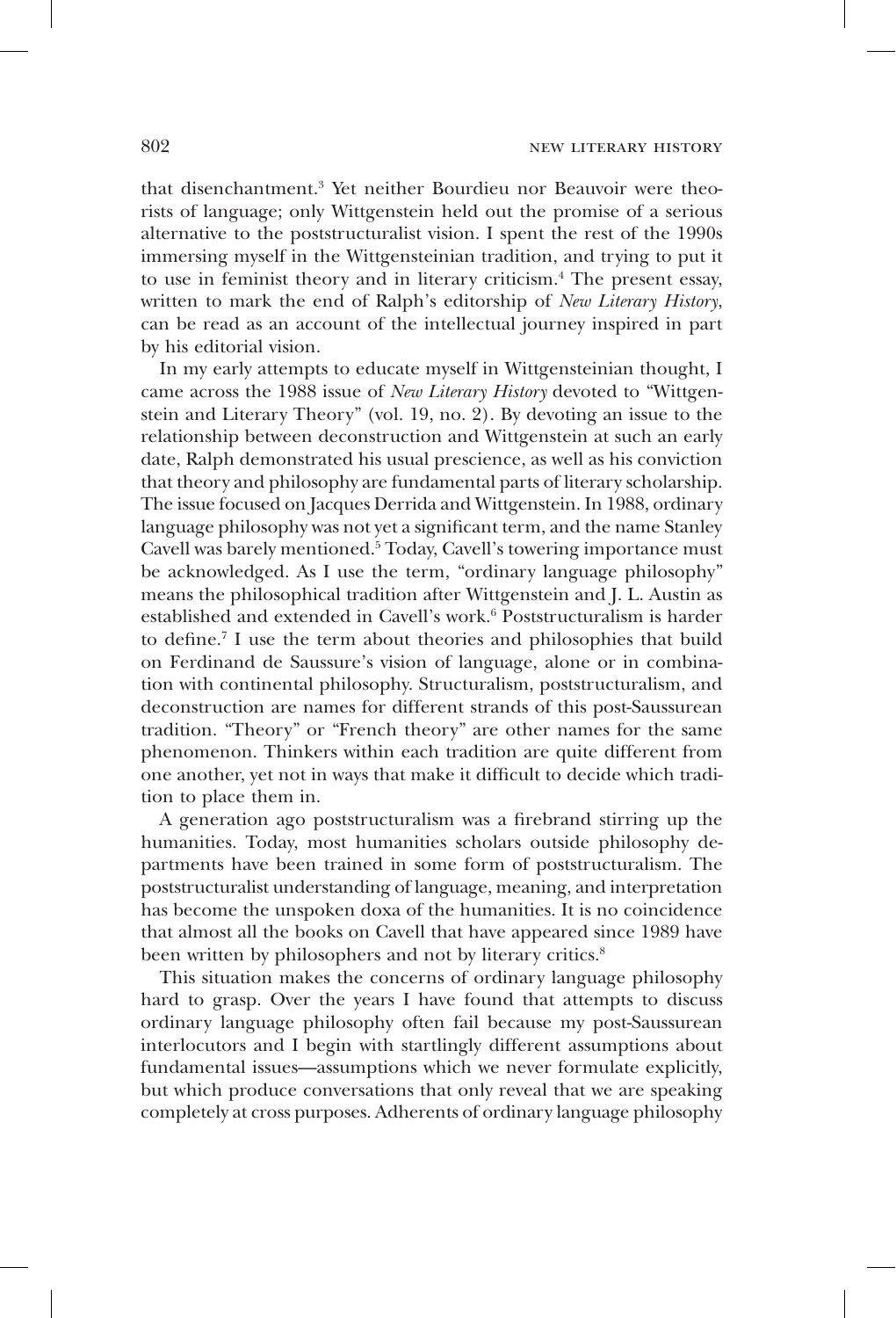often feel that their positions are being sorely misunderstood, and that they are powerless to convey quickly and coherently exactly why they feel misunderstood. The result is frustration on both sides, and, on the side of the ordinary language philosopher, an abiding despair of ever being heard. The aim of this essay is to explain why these situations arise and lay the ground for more meaningful discussions of ordinary language philosophy.

This essay makes two fundamental arguments: (1) Poststructuralism and ordinary language philosophy are different paradigms, in Thomas Kuhn's sense of the word. I share the misgivings of those who feel that Kuhn is not well-suited to explain anything at all in the humanities. But, as I shall show, in the case of Cavell there are unusually solid reasons to turn to Kuhn. (2) Attempts to squeeze ordinary language philosophy into the poststructuralist paradigm will always fail. When ordinary language philosophy is read through the lens of poststructuralism, misunderstandings are inevitable.

To make other visions available, it is necessary to loosen the grip of the poststructuralist picture of language. The Wittgensteinian method for doing this is to (re)describe it, so as to make it available for inspection and discussion. The next step is to compare the poststructuralist picture to that of ordinary language philosophy. Wittgenstein's most famous use of "picture" comes in §115 of *Philosophical Investigations*: "A *picture* held us captive. And we could not get outside it, for it lay in our language and language seemed to repeat it to us inexorably."9 But the Wittgensteinian "picture" does not only mean something like a "mistaken set of assumptions" or a "confining frame." It means the way we see something, and particularly the way we think things fit together. (Wittgenstein often writes as if the example he has in mind is an engineer's drawings of machinery.) Such pictures may be enabling or disabling; a picture that works in one situation may not in another. In this sense, a picture is something like the condition of possibility of a project. The same picture can give rise to different intellectual positions. Whether I affirm, deny, or deconstruct a picture, I am still in the grip of that picture, since no alternative has been proposed.<sup>10</sup>

To solve a problem, the ordinary language philosopher will attempt to reach a clear view of the picture that gives rise to it (PI §122). This is usually done by looking closely at the way the problem is formulated. This is the *work* of ordinary language philosophy. An ordinary language analysis consists in the careful examination of specific examples, and therefore has to include extensive quotation. This essay could have focused on any one of a number of different examples. Derrida and Judith Butler assume that Austin's "force" can be taken in Friedrich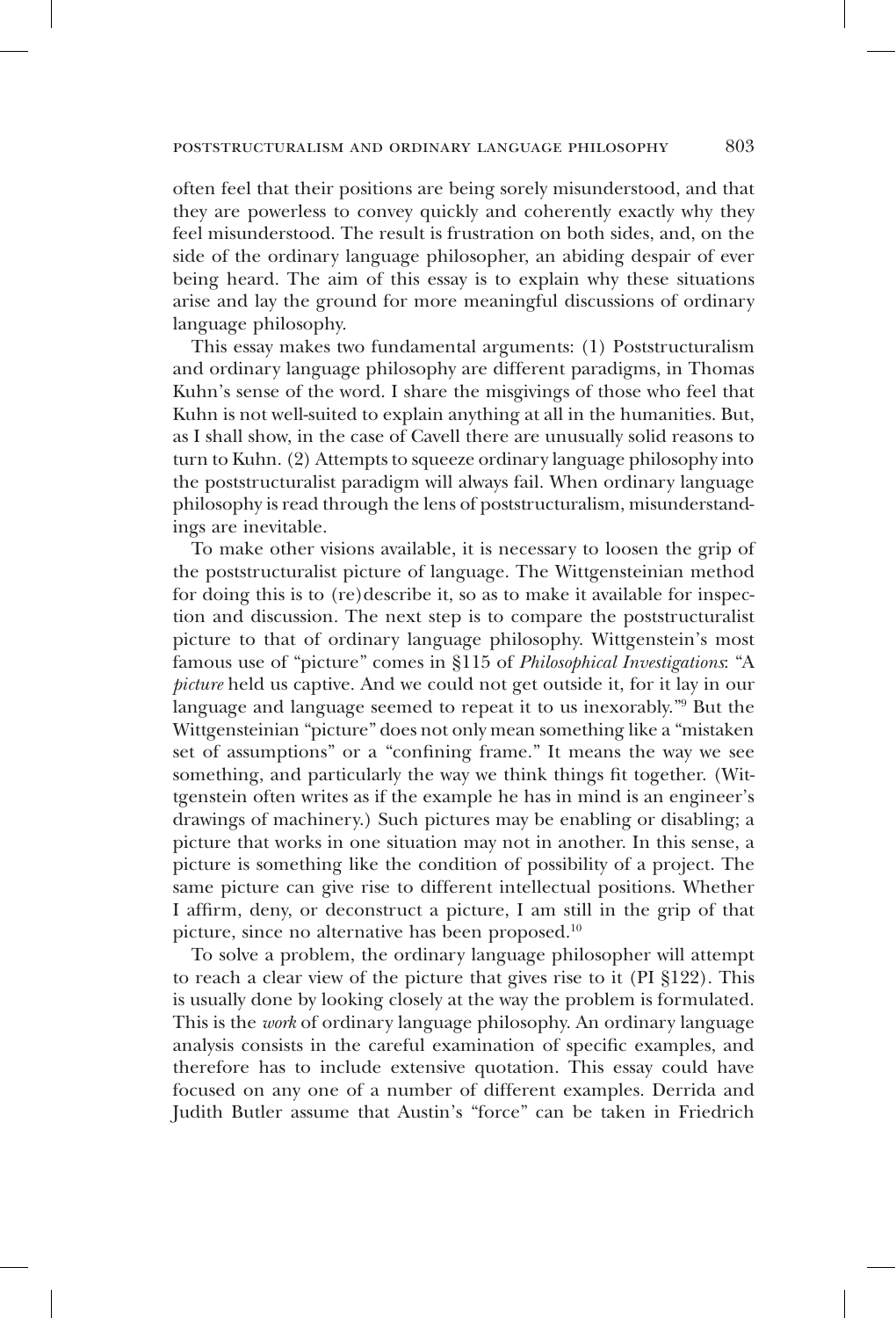Nietzsche's sense of the word. Ewa Ziarek thinks that Cavell's "forms of life" means the same thing as "discursive communities." Gordon Bearn takes for granted that arguments based on Derrida's notion of "marks" will have purchase on Cavell's and Austin's understanding of meaning. Each claim is interestingly revealing of the misreadings that arise when one projects the poststructuralist picture onto ordinary language philosophy, and each claim could have been the topic of an essay in its own right.<sup>11</sup>

In the end, however, I chose to work on the two traditions' different understanding of *concepts* because it goes straight to the heart of their most fundamental assumptions about what the task of philosophy is. In his magnificent defense of Austin against Derrida, Cavell briefly raises the question of concepts. As far as I know, the subject has not been discussed elsewhere.12 Before investigating their differences, however, I shall begin by acknowledging the two traditions' similiarities in vocabulary and interests. Then I shall explain why I nevertheless think that Kuhn's notions of paradigms and paradigm shifts provide the best framework for understanding their relationship.

## So Close Yet So Distant: Different Pictures, Different Paradigms

Poststructuralism and ordinary language philosophy are at once remarkably close and remarkably distant. They have much in common: both reject foundationalism and metaphysics, both think of philosophy as writing, not as problem solving, both are interested in performances and performatives, and in the relationship between philosophy and literature, both have welcomed psychoanalysis—and this is just the beginning of a long list. Nobody has brought out the closeness and the distance more eloquently than Cavell himself in his response to Derrida's "Signature Event Context":

Since Derrida sees ordinary language as an "effect" . . . of a general writing, which is its possibility, and since Wittgenstein sees metaphysics as an effect of ordinary language, needing its words but denying their shared criteria, it should not surprise us that each pivotal concept at issue between Derrida and Austin—presence, writing, voice, word, sign, language, context, intention, force, communication, concept, performance, signature; not to mention, of course, consequent ideas of philosophy, of the ordinary, of analysis, of the end of philosophy, of work, of fun—is turned by their differences. I know of no position from which to *settle* this systematic turning.13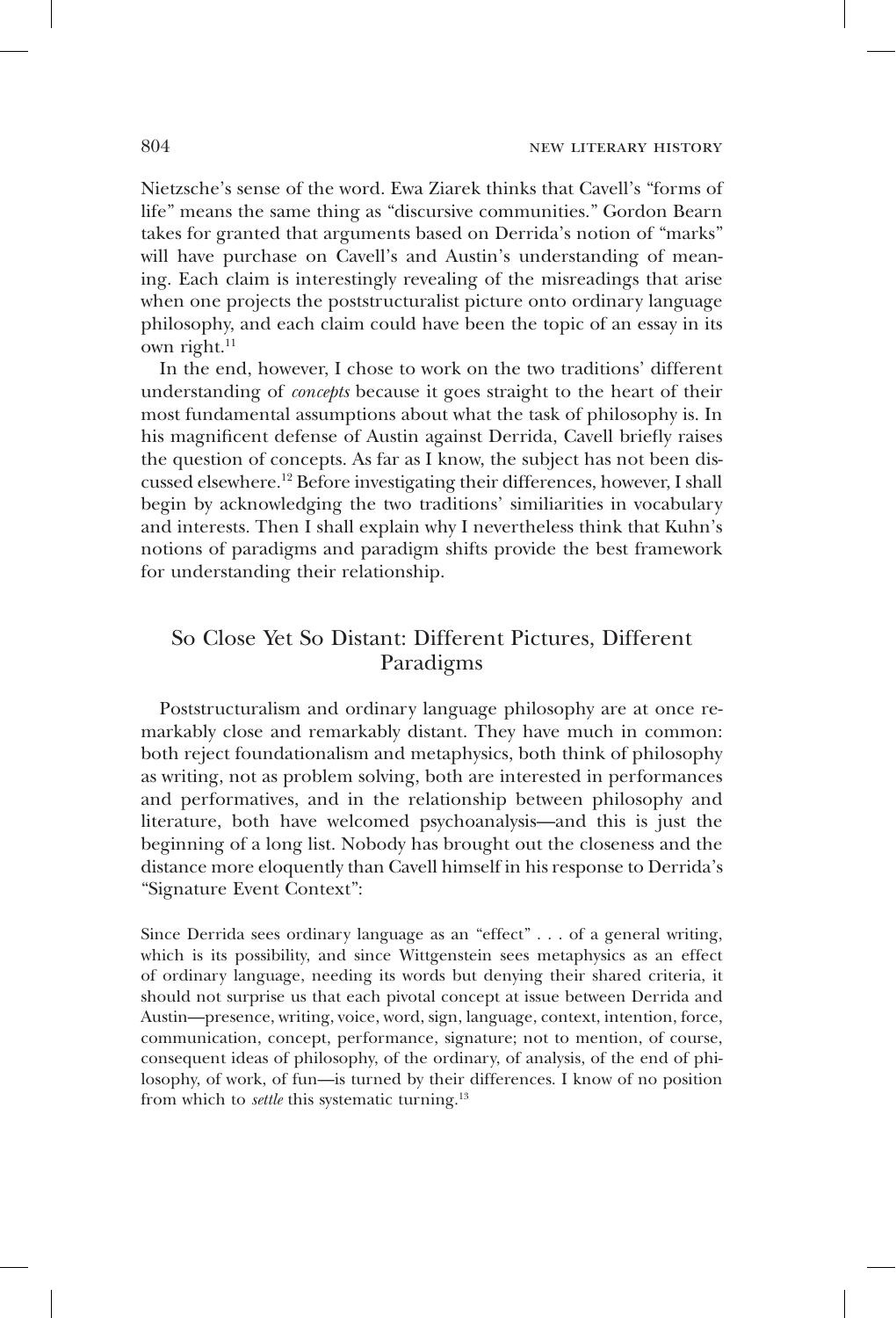The concepts listed by Cavell figure in both traditions: they are the same, yet they are given different weight, placed in different contexts, given different work to do. The "systematic turning" that Cavell speaks of makes it particularly hard to figure out the relationship between the traditions. It is certainly not one of straightforward opposition, for it is simply not the case that what the one asserts, the other denies.14 Local agreement is not to be trusted either, for it often masks deep divergence.<sup>15</sup>

Cavell reports that he read "Signature Event Context" "with disheartenment." Derrida, he felt, was "denying the event of ordinary language philosophy, . . . seeing it as, after all, a continuation of the old questions, the old answers" (CP 58). For Cavell, the event of ordinary language philosophy was a revolution; for Derrida, it was just more of the same.16 The sense of frustration in Cavell's 1994 essay is palpable, and maybe all the more so since he had been there before, back in the 1960s, when he was trying to convey the procedures of ordinary language philosophy to analytic philosophers. At the time he noted the "misunderstanding and bitterness" between positivists and philosophers proceeding from ordinary language: "The philosopher who proceeds from everyday language stares back helplessly, asking, 'Don't you feel the difference? Listen, you *must* see it.' Surely, both know what the other knows, and each thinks the other is perverse, or irrelevant, or worse."17

If we transfer Cavell's sense that "both know what the other knows" to the encounter between poststructuralism and ordinary language philosophy, the difference that emerges is not one of superior or inferior knowledge, but rather, of different *ways of seeing* the same thing. But if we see it differently, are we then seeing the same thing? Wittgenstein's duck-rabbit comes to mind, and so does Kuhn's "paradigm shift," a concept built in part on the example of the duck-rabbit. Kuhn's description of what happens when practitioners of competing paradigms try to communicate with one another fits the case perfectly: "The proponents of competing paradigms practice their trades in different worlds. . . . Practicing in different worlds, the two groups of scientists see different things when they look from the same point in the same direction. . . . That is why a law that cannot even be demonstrated to one group of scientists may occasionally seem intuitively obvious to another."<sup>18</sup>

It is no coincidence that Kuhn's account catches so well Cavell's sense of the difficulty and frustration arising in the encounter between ordinary language philosophy and the analytic tradition. *The Structure of Scientific Revolutions* is deeply Wittgensteinian, not to say Cavellian in spirit and argumentation. In the 1950s, when Kuhn was writing his classic book, he and Cavell were "at times almost in possession of something you might call an intellectual community," Cavell writes.19 Kuhn for his part calls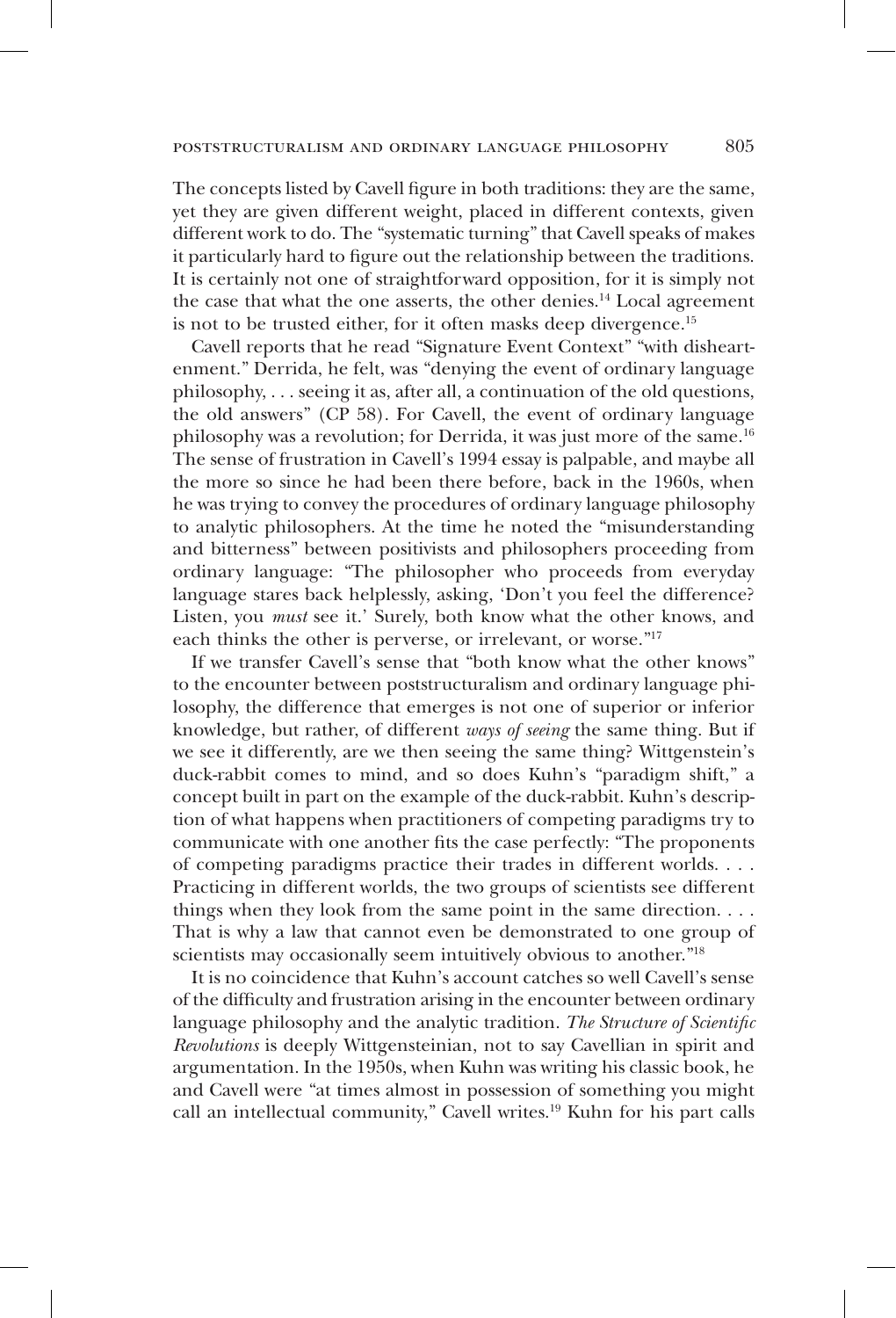Cavell his "creative sounding board," and "the only person with whom I have ever been able to explore my ideas in incomplete sentences."20

Poststructuralism and ordinary language philosophy can be pictured as two different ways of seeing, as two different paradigms, each with their own practitioners. This explains why their terms can be so similar, yet so different: in some ways, which I shall try to bring out in this paper, they genuinely are incommensurable. I don't mean to say that the humanities develop in the same way as the natural sciences. In the natural sciences, one paradigm eventually replaces another, becoming the new unquestioned ground for "normal science." In the humanities, there is no such evolution. As long as they have practitioners, different paradigms will remain competing schools. This creates the variety and riches of perspectives that is the very hallmark of the humanities.

Kuhn's "paradigm" is particularly useful when it comes to explaining what it takes to move from one paradigm to the other. Can readers immersed in one even hope to make sense of the world view of another? Kuhn writes: "[B]efore they can hope to communicate fully, one group or the other must experience the conversion that we have been calling a paradigm shift. Just because it is a transition between incommensurables, the transition between competing paradigms cannot be made a step at a time, forced by logic and neutral experience. Like the gestalt switch [the switch from seeing the duck to seeing the rabbit] it must occur all at once (though not necessarily in an instant) or not at all."<sup>21</sup> In a similar spirit, Cavell writes that it may take a conversion experience for Wittgenstein to be received in philosophy: "*Philosophical Investigations*, like the major modernist works of the past century at least, is logically speaking, esoteric. That is, such works seek to split their audience into insiders and outsiders, . . . hence [they] demand for their sincere reception the shock of conversion."22

Will this essay convince anyone to read Wittgenstein, Austin, and Cavell differently? Well, if they were ready to do so anyway, it might help. But conversion experiences cannot be forced.23 We can't *will* ourselves to see the rabbit if we are stuck with the duck: the other aspect *dawns* on us, Wittgenstein notes (PI 2:166). This applies in reverse, too: once one has experienced the "shock of conversion," one can't just will oneself to go back.

## Derrida's "Rigorous and Scientific" Concepts

Derrida's first words in "Signature Event Context" strike me as melodramatic, for they are too insistent, too absolute: "Is it certain that to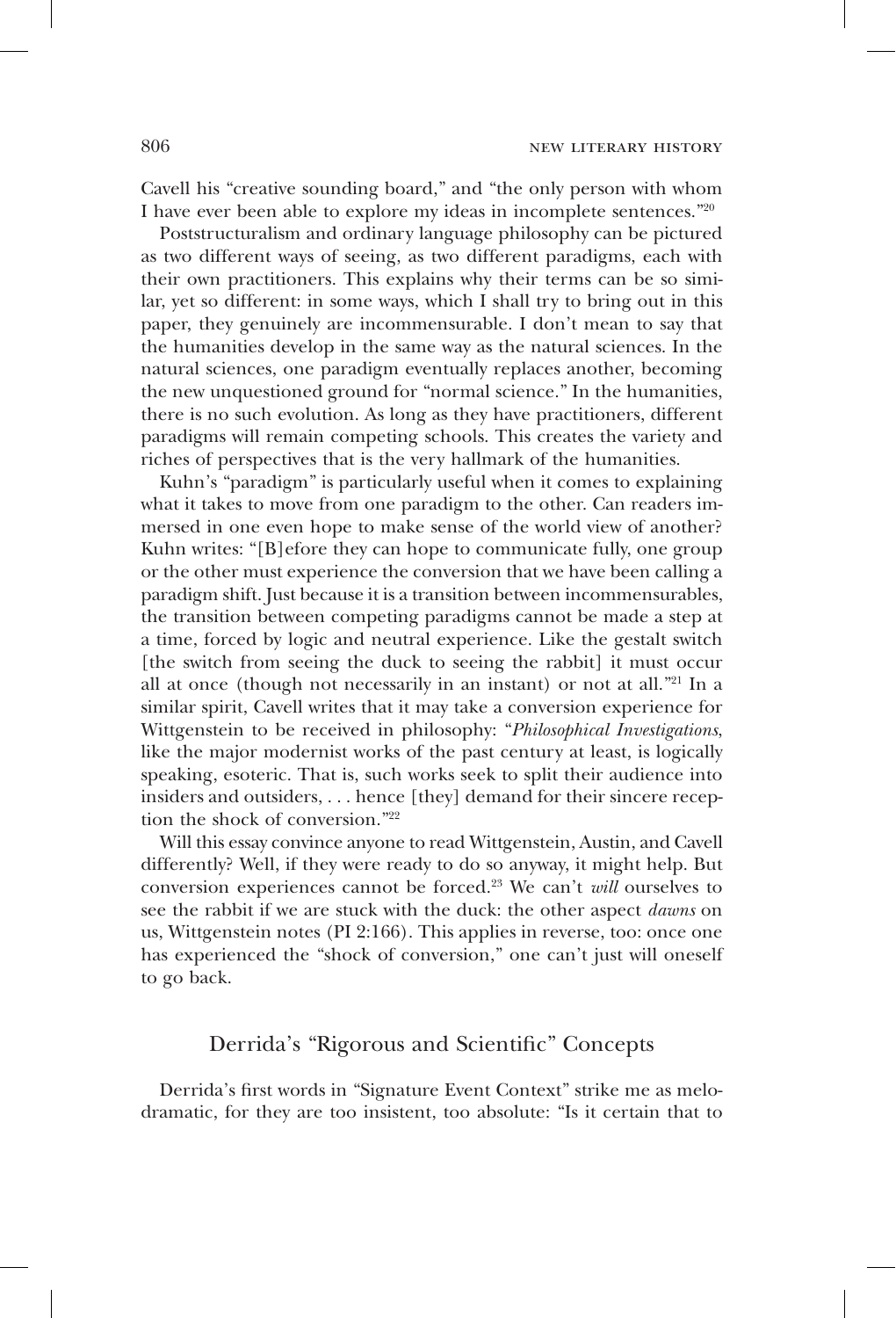the word *communication* corresponds a concept that is unique, univocal, rigorously controllable, and transmittable: in a word, communicable? Thus in accordance with a strange figure of discourse, one must first of all ask oneself whether or not the word or signifier 'communication' communicates a determinate content, an identifiable meaning, or a describable value."<sup>24</sup> Some might see humor or irony in this language, but even if they are right, Derrida is deadly serious about the philosophical point he is making.

Cavell finds Derrida's opening lines philosophically bizarre: "How many things are wrong with that remark?" (CP 100), he asks, quoting Austin.25 Derrida's question ("Is it certain that…") implies that someone has been saying that it *is* certain. Yet that someone was not Austin: "It is a problem for me to understand how Derrida imagines Austin to be captured in the questions," Cavell writes (CP 100). "Austin must take the opening question of 'Signature Event Context' as a certain instance of what he calls 'a quite unreal question'" (CP 112). An unreal question is a "question that *has* no answer."26 The only philosophically reputable way to deal with an unanswerable question, Austin notes, is "not to get bamboozled into asking it at all."27

Apparently, then, the immediate response of ordinary language philosophy to Derrida's question is to imply that it is meaningless, and to say straight out that he would be better off never asking it in the first place. A Derridean will find this as baffling and unphilosophical as Cavell finds Derrida's opening lines. I shall now try to explain why Cavell (and Austin and Wittgenstein) react as they do to Derrida's question or, in other words, why it is impossible for an ordinary language philosopher to enter into a conversation on the terms it offers.

Derrida begins "Signature Event Context" twice. In the first sentence he asks whether we can be certain that concepts "correspond" to words. Here Derrida, like Saussure, uses *word* to mean "signifier," and *concept* to mean "signified."28 The question is whether we can be certain that one signifier has only one rigorously controllable signified attached to it. In other words: can we be sure that a given word (in this case "communication") has only one, strictly defined meaning? It is hard for me to conceive that anyone would answer "yes!" to this. Surely Derrida can't be serious?<sup>29</sup>

Serious or not, Derrida's whole argument takes off from an extreme demand for "univocal" meaning. The implication is that if words don't have one, "unified" and "rigorously controllable" meaning, then they either don't have any meaning at all, or become so "polysemic" that we can never tell what they mean (SEC 1). How then is it possible to understand words at all? The usual explanation, which Derrida invokes, is that *context* can "massively reduc[e]" the ambiguities of words (SEC 2).<sup>30</sup>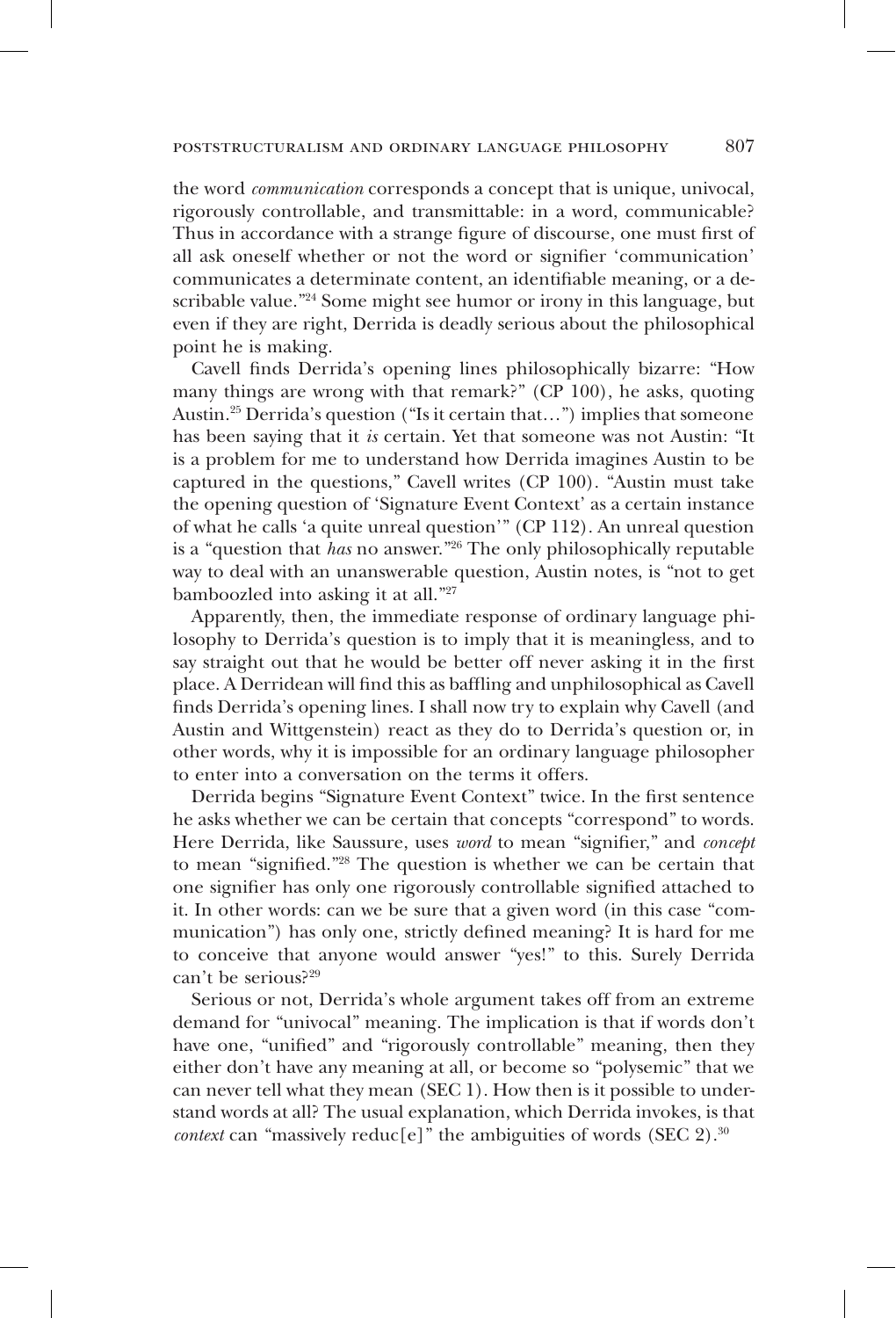This gets us to the principal subject and second beginning of "Signature Event Context": "But are the conditions [*les réquisits*] of a context ever absolutely determinable? This is, fundamentally, the most general question that I shall endeavor to elaborate. Is there a rigorous and scientific concept of context? . . . Stating it in the most summary manner possible, I shall try to demonstrate why a context is never absolutely determinable, or rather, why its determination can never be entirely certain or saturated. This structural non-saturation would . . . mark the theoretical inadequacy *of the current concept of context* [...]" (SEC 2–3). Again, we are confronted with a demand for *absolute* determination and *total* certainty. Yet the terms of the argument have changed. In this passage, "concept" no longer means "signified," but rather a "rigorously scientific" term, of the kind required to ground a theory. Derrida is getting ready to show that because it is impossible to give a context an "absolutely determinable" definition, there can be no "rigorous and scientific" concept of context. According to Derrida, if he is right, context cannot be a serious subject for philosophy, and Austin's whole understanding of speech acts falls flat.

The two beginnings have a parallel structure: both set up a demand for absolute certainty and rigor, and both build towards the conclusion that such certainty, such rigor, cannot be had. Yet Derrida's arguments concerning concepts in the sense of "signifieds" and concepts in the sense of "scientifically rigorous terms" are quite different. In the first case, the absence of "unique, univocal" signifieds leads to the idea that meaning is plural and multiple, which Derrida develops (here and elsewhere) through concepts such as *différance*, trace, mark, and others. In the second, the lack of a rigorously scientific concept of context leads to an attempt to provide a *new* concept that actually *is* "rigorous and scientific," namely *iterability*.

What does Derrida want from concepts? Since there is no evidence that he ever read, let alone responded to, Cavell's defense of Austin, we must look for an explanation in his response to John Searle's critique of "Signature Event Context."31 Here I must stress that Searle's critique of Derrida is quite alien to ordinary language philosophy, and I shall not discuss it at all in this essay.32 Yet Searle raises a question about concepts that ordinary language philosophers also find relevant when he accuses Derrida of believing that "unless a distinction can be made rigorous and precise it isn't really a distinction at all."33 Derrida reacts with fury: "Among all the accusations that shocked me coming from his pen, and which I will not even try to enumerate, why is it that this one is without a doubt the most stupefying, the most unbelievable? And, I must confess, also the most incomprehensible to me" (A 123).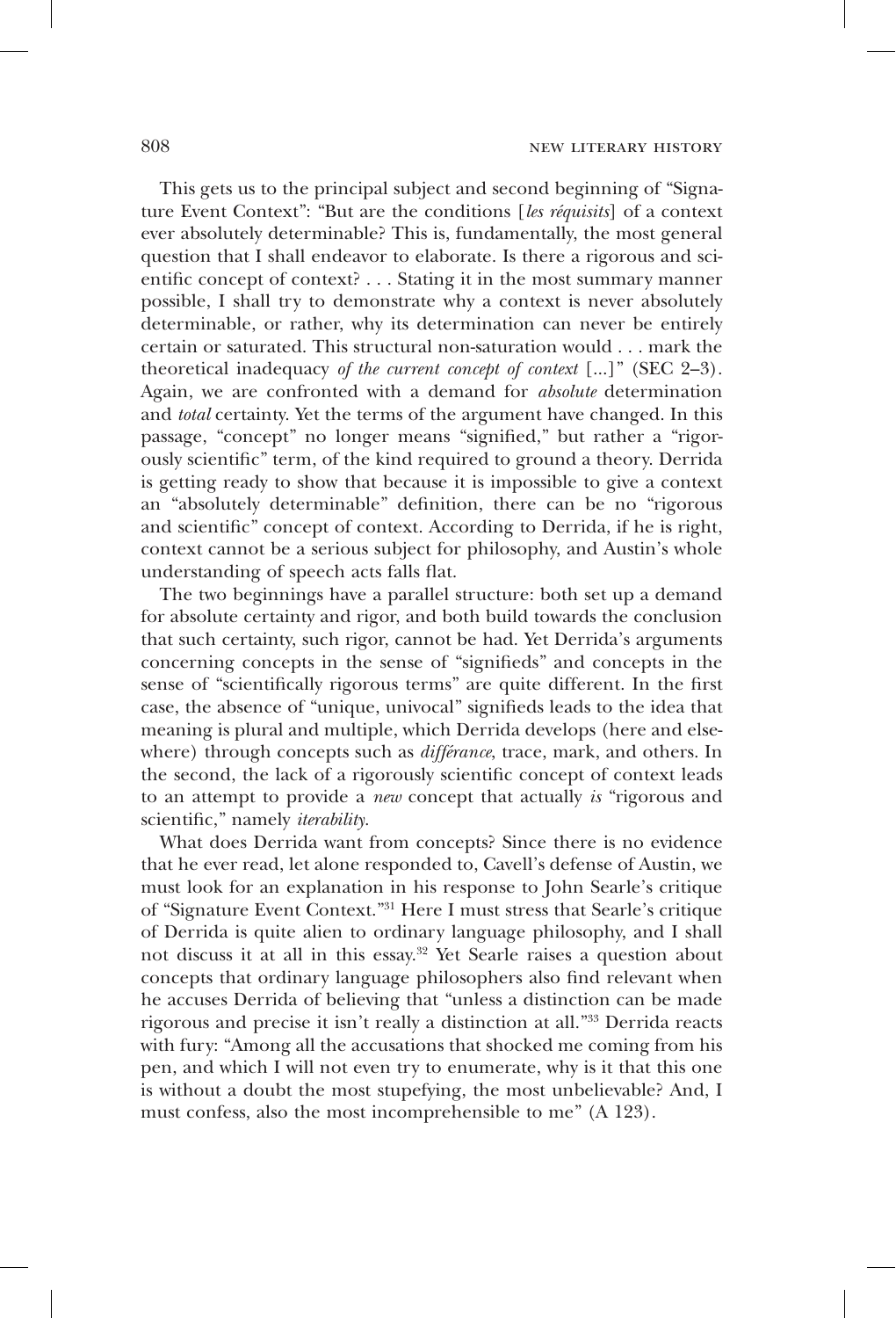Is Derrida furious because Searle has failed to realize that he is not interested in establishing rigorous concepts, but in deconstructing them? Not at all. He is shocked because he can't fathom how *anyone* could possibly take such a notion of concepts to be a *problem*. For Derrida, "rigorous and precise" distinctions are the very foundation of philosophy: "What philosopher ever since there were philosophers, what logician ever since there were logicians, what theoretician ever renounced this axiom: in the order of concepts (for we are speaking of concepts and not of the colors of clouds or the taste of certain chewing gums), when a distinction cannot be rigorous or precise, it is not a distinction at all" (A 123).

Ordinary language philosophers will react with dismay, or even rage, to Derrida's casual exclusion of color and taste, and clouds and chewing gum, from the field of philosophy (the "order of concepts"), for they will hear in his words contempt for the ordinary and the everyday, for the very things that they value most. For an ordinary language philosopher, the taste of Canary wine, and the difficulty of pointing to the color blue, occupy a happy and honored place among the concerns of philosophy, as do impertinent questions ("Do you dress that way voluntarily?") and stories about shooting donkeys by accident or by mistake.<sup>34</sup> That Derrida so casually, and with such condescension, excludes such things from philosophy dramatizes the radical difference between the two traditions' understanding of the task of philosophy.

What is at stake in Derrida's commitment to "rigorous and scientific" concepts? Everything, I am tempted to say. Rigorous concepts are required for deconstruction to get off the ground. A characteristic deconstructive analysis begins by showing that a key conceptual opposition breaks down under pressure, usually because it has to exclude features that actually are central to its operation. The deconstruction brings out the incoherence, or self-contradiction, of the original concepts, and shows that they are, in fact, "incapable of describing or accounting for anything whatsoever" (A 126).

One example is Derrida's famous deconstruction, in *Of Grammatology*, of Saussure's distinction between writing and speech. In the *Course in General Linguistics*, Saussure privileges speech over writing.35 Saussure's attempt at defining language in a way that excludes writing is easily deconstructed by Derrida, who shows that the repressed returns to destroy the coherence of Saussure's notion of speech. Derrida concludes that speech was always a form of writing; writing itself is the repressed origin of language.

The new concept of writing, however, is not the same as the old one. Derrida calls it *archi-écriture*, or "arche-writing."36 "Arche-writing" is not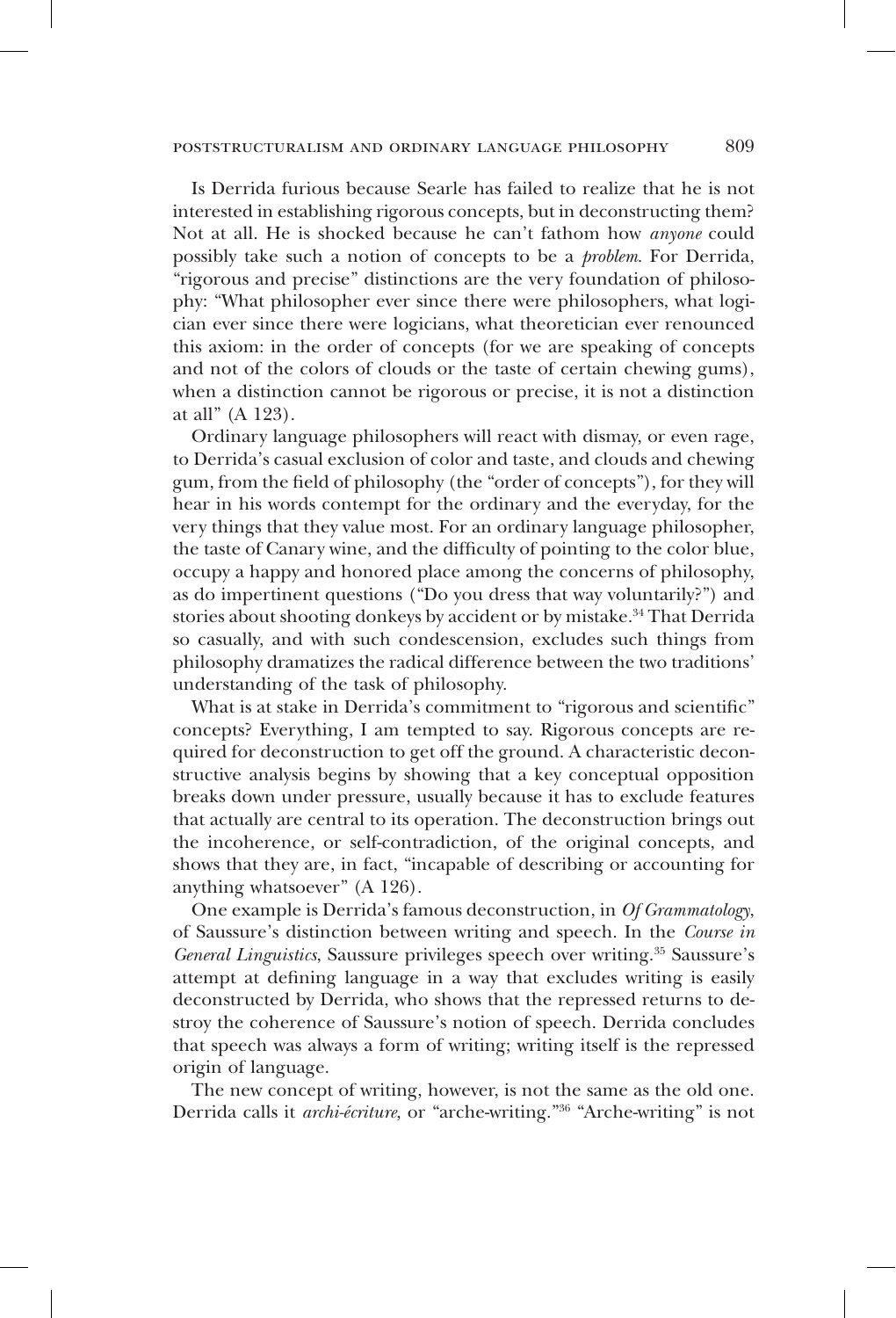writing at all, but rather something like the condition of all language, whether written or spoken. For my argument, however, it doesn't matter what "arche-writing" is; what matters is its structural function as a concept capable of generating (subsuming under itself) *both* speech and writing, both the traditional concept and the exception that destroyed it. Derrida continues to call the new concept "writing" because it "essentially communicates with the vulgar [*vulgaire*] concept of writing."<sup>37</sup> (In Derrida's derogatory use of "vulgar" for "ordinary," I see another sign of his attitude towards the ordinary. $38$ )

After deconstruction comes construction. New concepts, like "archewriting," must be found to replace the old: "Instead of excluding 'marginal' or 'parasitical' cases, what must be recognized is how a structure called normal or ideal can render possible or necessary all these phenomena, all these 'accidents.' And to accomplish this task, other concepts must be formed, the habitual logical space transformed (others will say, deformed), etc." (A 127). For Derrida, then, a concept is a "structure called normal or ideal," and his project is to produce them. This gives rise to the long series of Derridean concepts: *différance*, mark, supplement, iterability, trace, pharmakon, hymen, parergon, and many others.39 These all function like "arche-writing," in that they all occupy a higher level of generality than the concepts they replace.

A Derridean concept also has to account for all possible *future* mishaps: "Inasmuch as it does not integrate the *possibility* of borderline cases, the *essential* possibility of those cases called 'marginal,' of accidents, anomalies, contaminations, parasitism, inasmuch as it does not account for how, *in* the ideal concept of a structure said to be 'normal,' 'standard,' etc. (for example, that of the promise), such a divergence is *possible*, it may be said that the formation of a general theory or of an ideal concept remains insufficient, weak, or empirical" (A 118). There are Husserlian overtones here: concepts and the theories based on them belong in the realm of the ideal; the rest is merely empirical, and as such has no philosophical interest. In his understanding of concepts Derrida is, as he stresses in his reply to Searle, a perfectly traditional philosopher. To find a radical critique of the traditional notion of concepts, it is necessary to turn to Wittgenstein.

Derrida's view of concepts explains why he accuses Austin of having failed to "ponder" the fact that "a possibility—a possible risk—is *always* possible, and is in some sense a necessary possibility" (SEC 15). For ordinary language philosophers, this is an almost incomprehensible critique of Austin, who constantly stresses that the performative (or any other speech act) may "misfire," be "infelicitous," or in some other way go wrong. Cavell rightly complains that Derrida fails to acknowledge that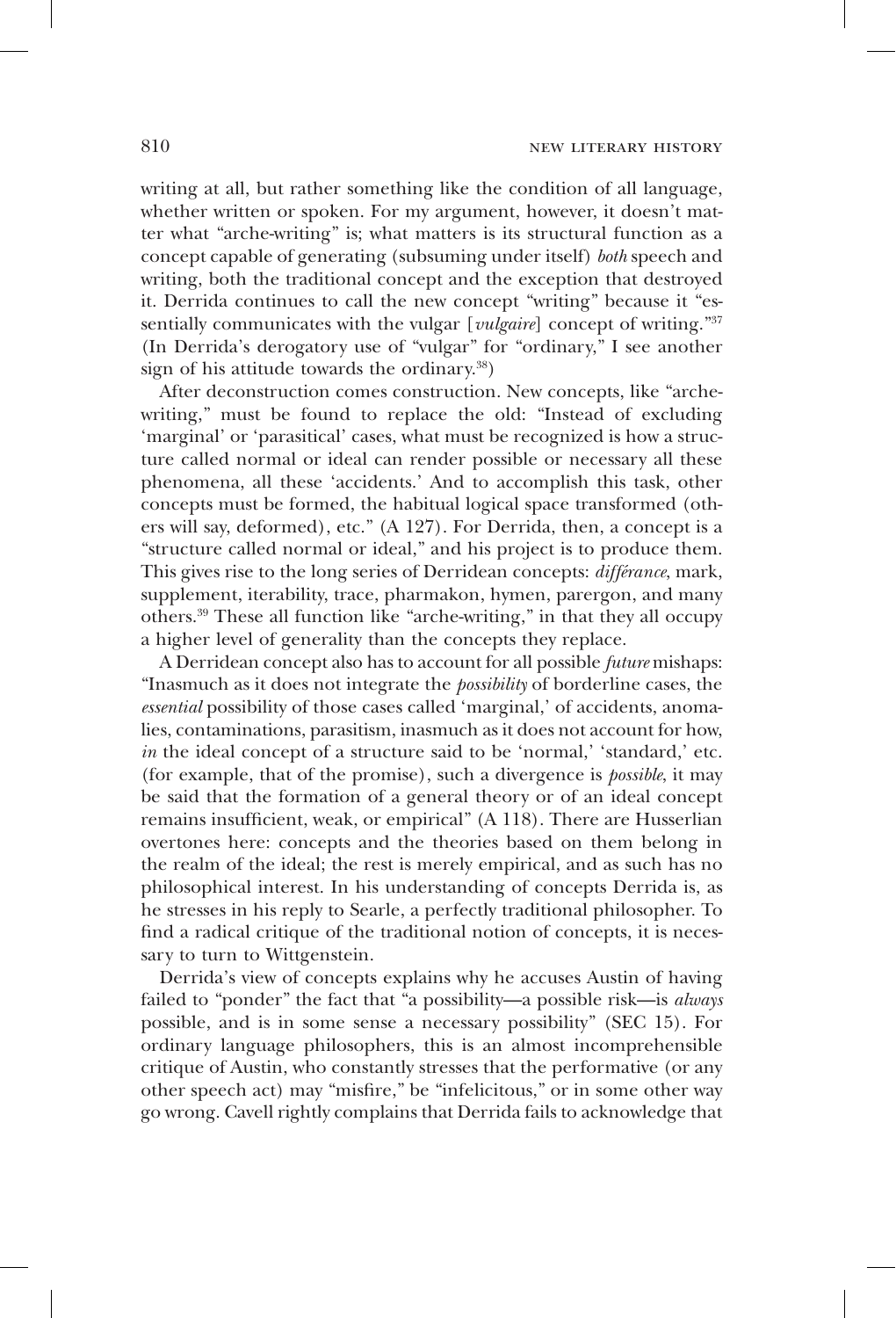Austin "affirms in every sentence" precisely what Derrida criticizes him for denying, namely that "failure is an essential risk of the operations under consideration" (CP 85; SEC 15).

Since Austin so fully and freely acknowledges this, as Martin Stone points out, Derrida's requirement can't just be that Austin should *say* that failures will always happen. What then is Derrida asking Austin to do? Stone answers: "What is needed . . . beyond Austin's acknowledgement of the possibility of accidents, is an *account* of this possibility. 'Anomalies' . . . must be represented as not anomalous at all, as falling, rather, under an integrating 'law.'"40 The Derridean philosopher Simon Glendinning reaches the same conclusion: Derrida, he writes, "wishes to stress that 'impurity' is an irreducible structural or 'original' feature of *all* locutionary acts, and so it is not conceived, as it is for Austin, as something that just typically comes to pass."41 Derrida requires concepts that build an account of possible mishaps into their very being: any other form of acknowledgement of mishaps and accidents simply will not suffice. There really is no point in trying, like Glendinning, to hold ordinary language philosophers to this requirement, since they see it as a misguided demand (an "unanswerable question"), first, for something language neither can nor should deliver, namely *absolutely* rigorous concepts (I shall return to this in my discussion of Wittgenstein), and, second, for an attempt to provide *a general account of meaning as such*.

The second point requires clarification. Why does Derrida's understanding of concepts, and the critique of Austin based on it, amount to a demand for a general account of meaning as such? To answer, we must first return to Austin, who constantly reminds us that the meaning of an utterance depends on who says what to whom under what circumstances. ("What we should say when, what words we should use in what situation."42) For Austin, there can be no higher order account of meaning than a precise accounting for (a "recounting," Cavell might say) the specific words used in a specific situation. This is why Austin does not just say, but also shows by example, that the same words often mean something different in new situations—that a phrase that works in one case may "misfire," come off all wrong, in another. But Austin's case by case acknowledgement of mishaps is exactly what Derrida objects to. His critique of Austin parallels the logical positivists' critique of Wittgenstein's talk about *countless* language-games, and his refusal to account for language in general (PI §65).

Derrida's alternative to Austin's procedures is precisely to propose a general account of how words come to mean anything at all regardless of any specific context. This is what the concept of *iterability* is supposed to provide: "For, ultimately, isn't it true that what Austin excludes as anomaly,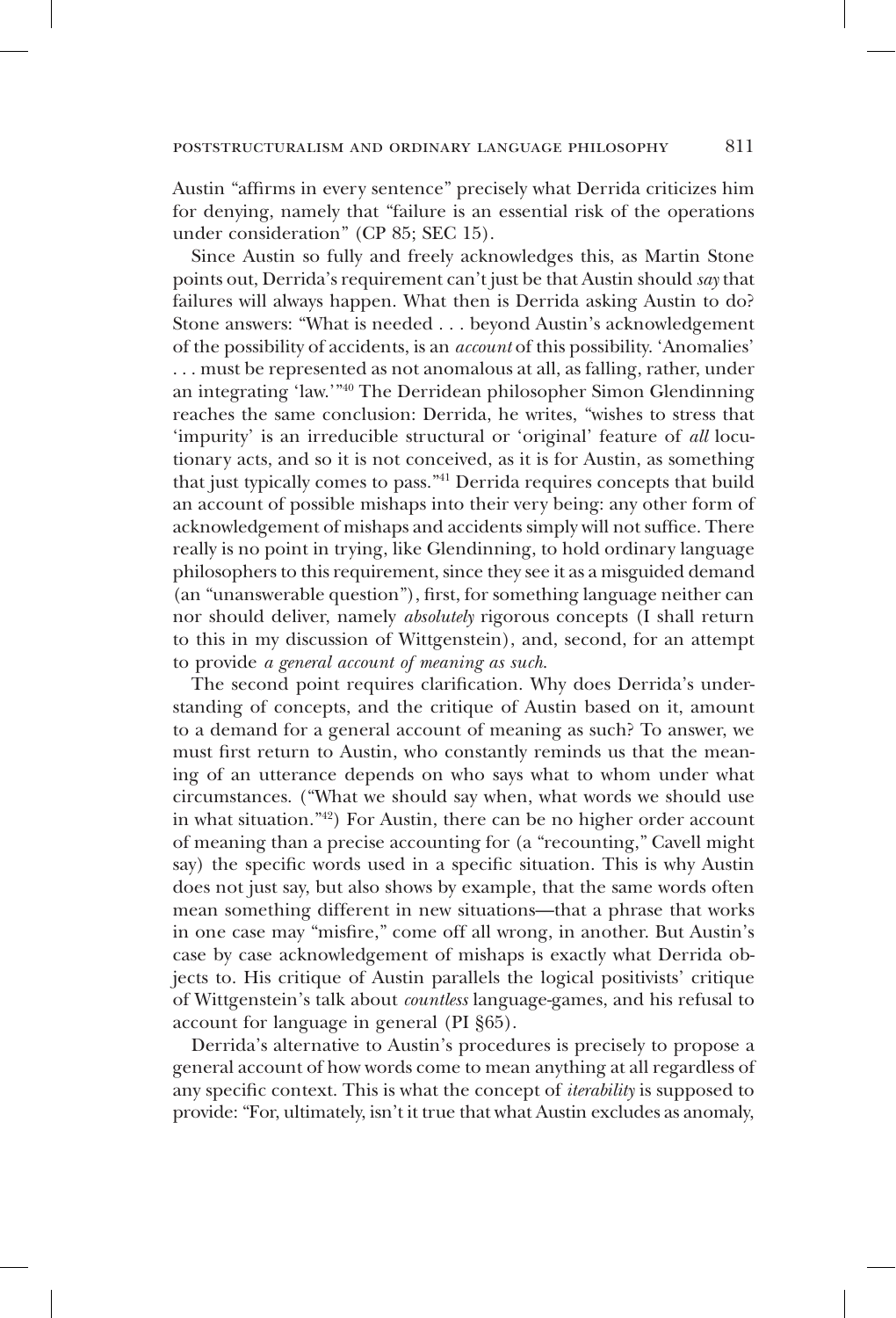exception, 'non-serious' *citation* . . . is the determined modification of a general citationality—or rather, a general iterability—without which there would not even be a 'successful' performative?" (SEC 17). Thus, on an extraordinarily high level of generality, *iterability* is supposed to account for the way any specific utterance, past, present, and future, gets meaning. Derrida speaks, quite seriously, of a "*general* iterability which constitutes a violation of the allegedly rigorous purity of *every* event of discourse or *every* speech act" (SEC 18; my emphases). To an ordinary language philosopher, however, "iterability" as Derrida defines it here is an attempt to totalize all possible, past, present, and future speech acts in one concept. Since the task is plainly impossible, such a concept can't mean anything at all; it is a perfect example of language "on holiday" (*PI*, §38), language that does no work, that is, language that means nothing. This is what Cavell has in mind when he warns that "it *makes no sense* at all to give a general explanation for the generality of language."43 It is hard to imagine a greater clash between philosophical visions.

This difference cannot be bridged, for it arises from the respective traditions' most fundamental understanding of meaning: for the post-Saussurean Derrida, meaning is an effect of a *system*; for the Wittgensteinian Cavell, it is *use*. (This is no more than shorthand notation, but it will have to do in this context.)<sup>44</sup> A system can in principle be accounted for by a general theory; use—understood as the countless ways in which human beings use, have used, and will use language every day—cannot.

Both traditions agree that mishaps, mistakes, misunderstandings, and accidents will arise in human communication. Deconstruction draws the skeptical conclusion, namely that this means that we can *never* really be sure that we know what a word or sentence means. Ordinary language philosophers respond by pointing out that we are often quite sure about meaning, and that even severe mistakes, misunderstandings, and plain puzzlement don't change our usual understanding of the relevant concepts. ("The sign-post is in order—if, under normal circumstances, it fulfils its purpose" [PI §87].) This kind of reasoning, however, holds no sway over the deconstructionist, who is convinced that such local or individual experiences of certainty amount to a kind of empiricist forgetting of the structural conditions of meaning as such. Since the ordinary language philosopher is convinced that there can be no such thing as the "structural conditions of meaning as such" (and thus no such thing as "iterability"), further conversation becomes impossible.

As we have seen, Derrida refers to concepts, including his deconstructive ones, as "ideal." "Classical theory," he writes, engages in "necessary idealizations" (A 118). Derrida's deconstructive concepts at once enact and deconstruct such ideality.45 Here, for example, is Derrida's account of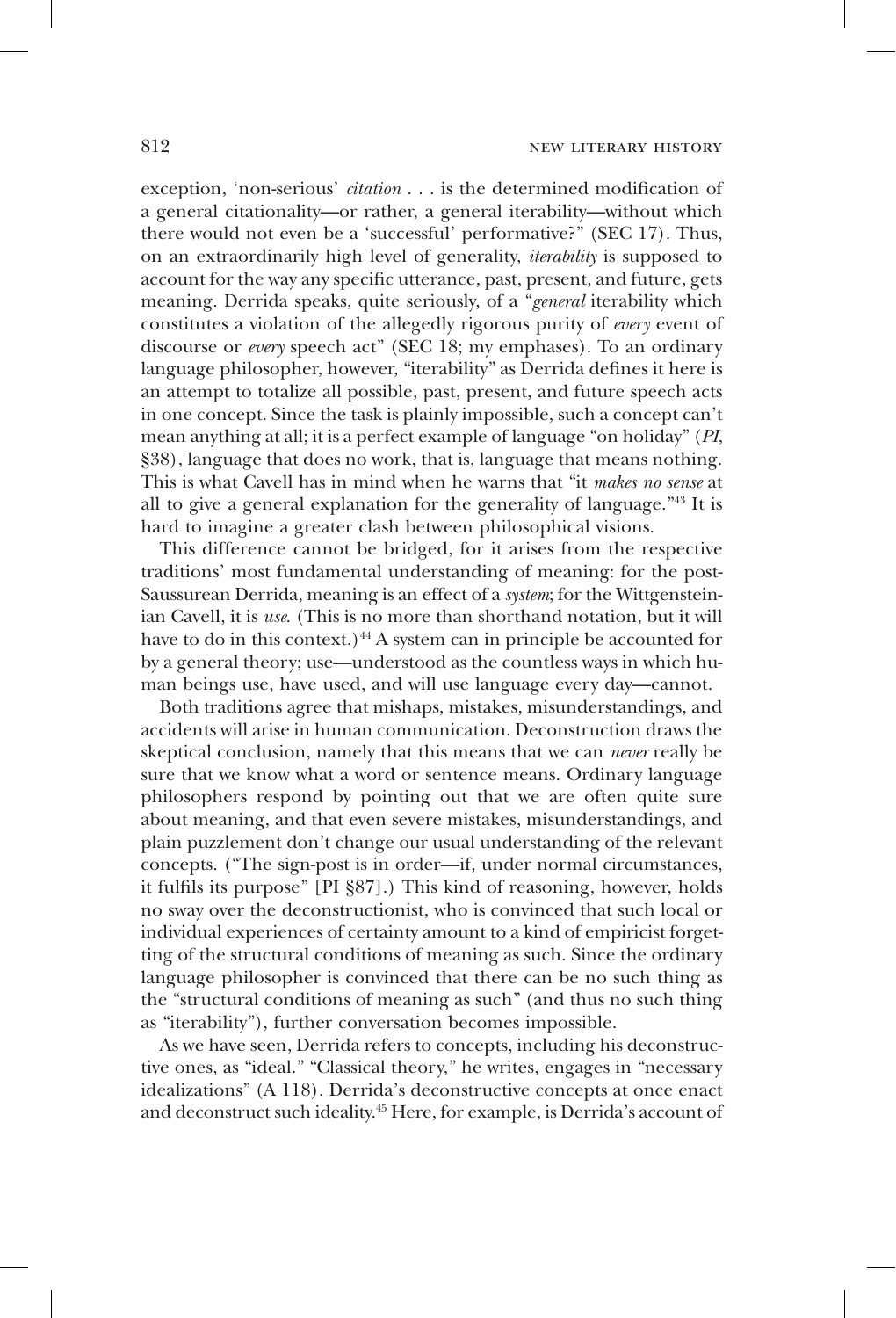the powers of "iterability": "[T]he concept of iterability itself, like all the concepts that form or deform themselves in its wake, is an ideal concept, to be sure, but also the concept that marks the essential and ideal limit of all pure idealization, the ideal concept of the limit of all idealization, and not the concept of nonideality (since it is also the concept of the possibility of ideality) . . . [Iterability] entails the necessity of thinking *at once* both the rule and the event, concept and singularity" (A 119). All strong theoretical concepts, including the deconstructive concepts Derrida develops in order to construct a "different 'logic', a different 'general theory'" (A 117), are idealizations.

For Derrida, an "ideal concept" is a "rigorous concept" (A 128). As we shall now see, this—the idea that philosophical concepts must have a special ideality, a particularly "rigorous and scientific" precision—is exactly the picture of concepts that Wittgenstein challenges.

#### "Back to the Rough Ground!" Wittgenstein

Like Husserl and Derrida, Wittgenstein uses the word "ideal" about "rigorous and scientific" concepts (SEC 3). But for Wittgenstein, this is criticism, not praise. The quest for absolutely rigorous concepts is a hopeless enterprise, caused by our fatal commitment to the ideal: "We are dazzled by the ideal and therefore fail to see the actual use of the word 'game' clearly" (PI §100).

Wittgenstein also describes the "ideal" as "the purest crystal" (PI §97). The quest for "crystalline purity" (PI §107 and §108) will lead to nothing but clownish pratfalls: "We have got on to slippery ice where there is no friction and so in a certain sense the conditions are ideal, but also, just because of that, we are unable to walk. We want to walk: so we need *friction*. Back to the rough ground!" (PI §107). Why does Wittgenstein think that we can't walk, can't think, can't do anything useful at all, if we succumb to the temptation to look for absolutely rigorous concepts? To find an answer, we must turn to his critique of Gottlob Frege, who famously claims that philosophical concepts must be absolutely sharply defined: "[T]he concept must have a sharp boundary.... [A] concept that is not sharply defined is wrongly termed a concept."46 The parallel to Derrida's "when a distinction cannot be rigorous or precise, it is not a distinction at all" is striking  $(A 123).47$ 

To convey why he thinks that Frege's demand for sharp concepts is disastrous for philosophy, Wittgenstein uses the example of the word "game." He begins by pointing out that sometimes blurred concepts work just fine: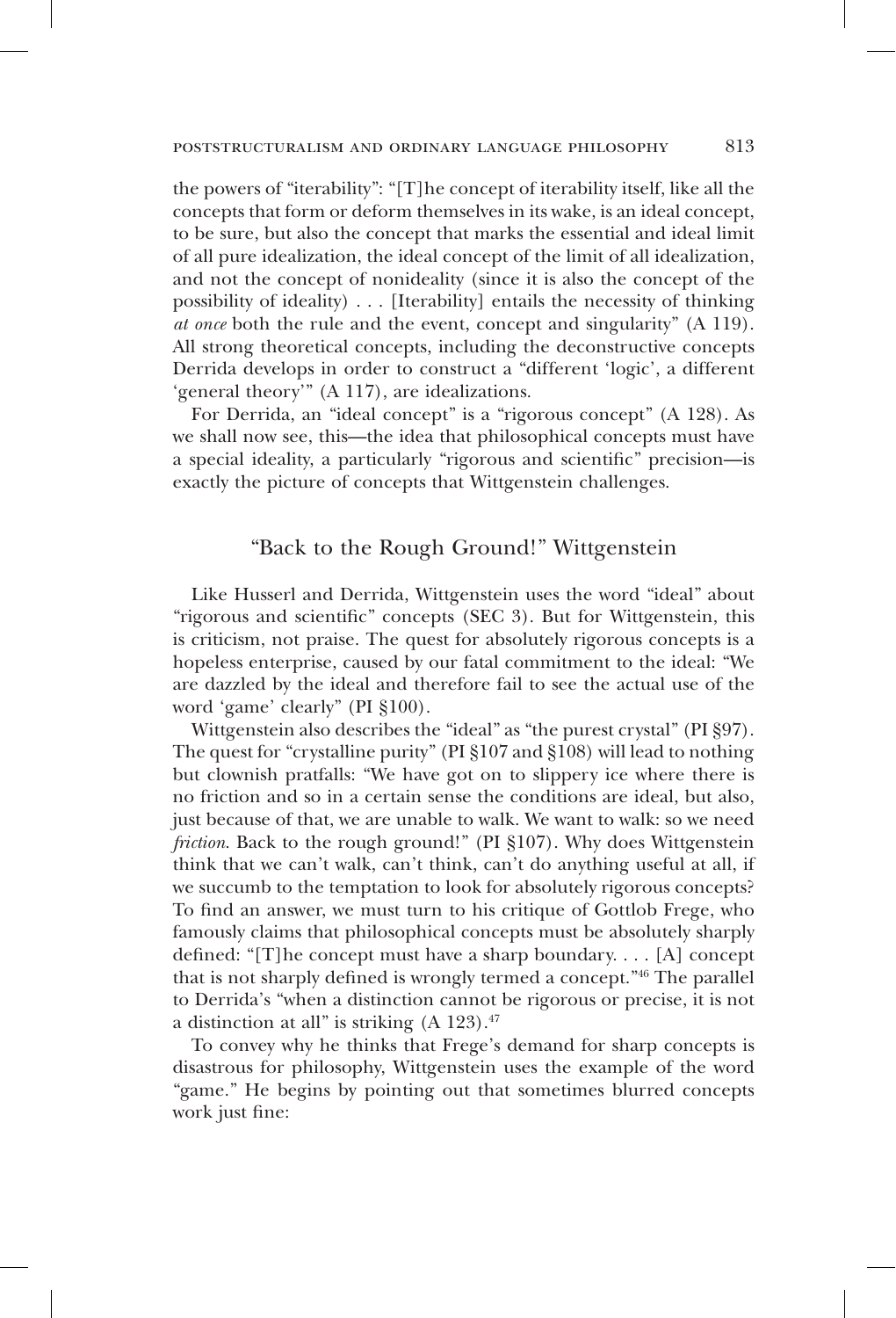One might say that the concept "game" is a concept with blurred edges.—"But is a blurred concept a concept at all?"—Is an indistinct photograph a picture of a person at all? Is it even always an advantage to replace an indistinct picture by a sharp one? Isn't the indistinct one often exactly what we need?

Frege compares a concept to an area and says that an area with vague boundaries cannot be called an area at all. This presumably means that we cannot do anything with it.—But is it senseless to say: "Stand roughly there"? (PI §71)

Here we may be tempted to conclude that although rough concepts work just fine in many situations, sharp ones will always work even better. Wittgenstein is at pains to stress that this is not the case. Often the blurred concept is exactly what we want: "If someone were to draw a sharp boundary I could not acknowledge it as the one that I too always wanted to draw, or had drawn in my mind. For I did not want to draw one at all. His concept can then be said to be not the same as mine, but akin to it" (PI §76).

In many cases then, it is useless to spend time and energy trying to produce a sharp concept. To avoid meaningless work, we need to understand the situation we are dealing with. If I want to take a picture of you in front of the Eiffel Tower, surely "stand roughly there" is all I need to say. I could get out the satellite navigation system and geocode your position, but unless there is some reason why I must take a picture of you on an exact spot defined by longitude and latitude, it would be pointless to go to so much trouble.

Wittgenstein, who trained as an engineer, is not *against* precise concepts and *for* rough ones. It takes extremely precise concepts to solve mathematical problems, for example. But such concepts are neither superior to nor "more philosophical" than ordinary ones. Extremely precise technical languages such as infinitesimal calculus are simply "new boroughs" of the "ancient city" of language (PI §18). Just as a city has different neighborhoods, language has many regions. Any field of human practice—car mechanics, botany, bull-fighting, haute couture develops the specialized concepts it needs, and they all belong to ordinary language.<sup>48</sup>

For Derrida, concepts are specialist philosophical tools (rigorous, pure, absolutely determinable); for Wittgenstein, concepts are ordinary words doing ordinary work. The difference between the precise concepts of a car mechanic and the ideal concepts of a philosopher is that the car mechanic's concepts are not "on holiday" (PI §38). A concept that works is a concept that does what it should, namely mean something. By contrast, a concept that is "like an engine idling" no longer means anything at all (PI §132). We can't *do* anything with it: "On the one hand it is clear that every sentence in our language 'is in order as it is.'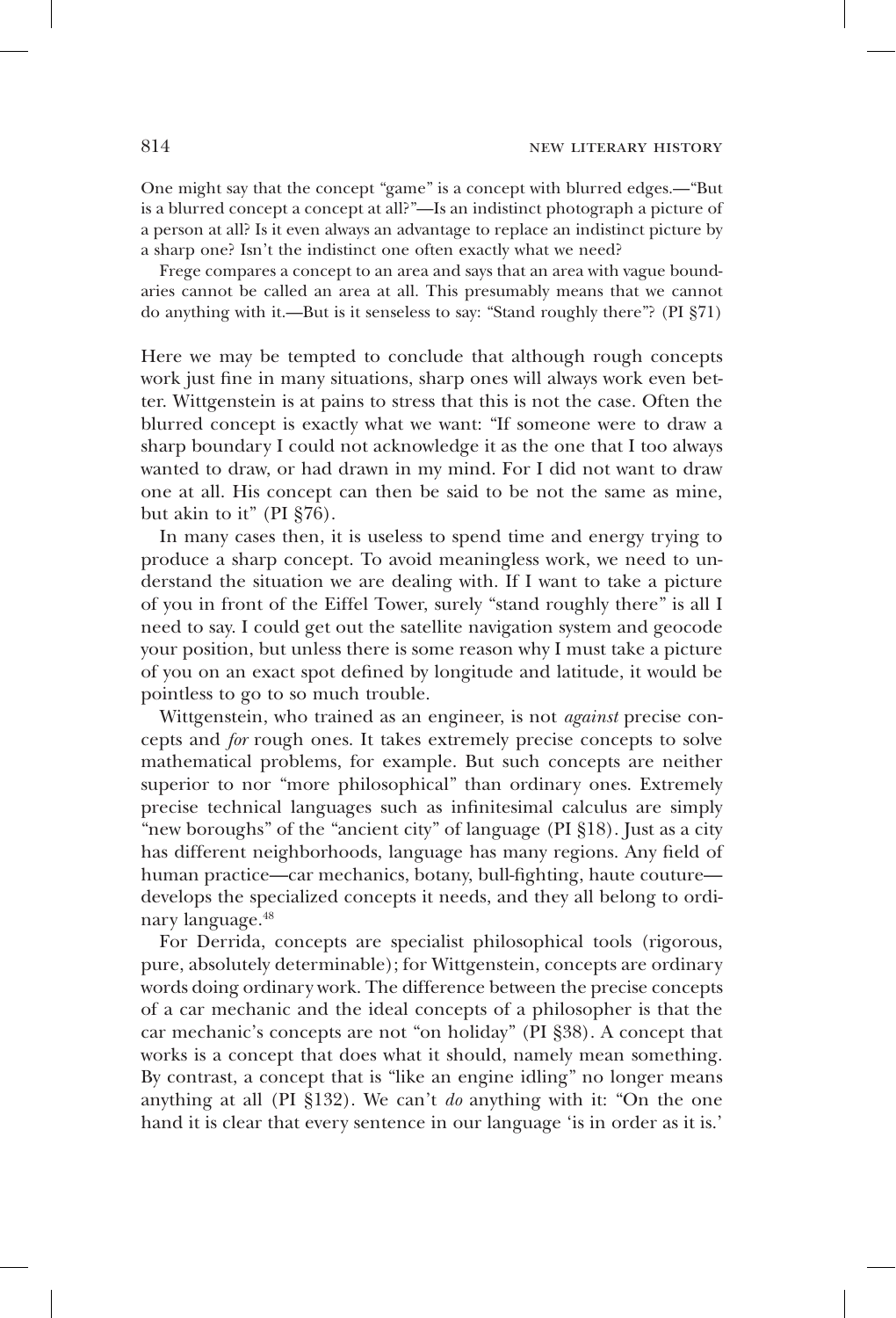That is to say, we are not striving after an ideal, as if our ordinary vague sentences had not yet got a quite unexceptionable sense, and a perfect language awaited construction by us.—On the other hand it seems clear that where there is sense there must be perfect order.—So there must be perfect order even in the vaguest sentence" (PI §98).

In §98 there are a number of claims. Most important is the idea that the quest for rigorous concepts reveals the belief that ordinary language *lacks* something that only philosophy can supply. Against this, Wittgenstein insists that ordinary language is in "order as it is." This means that *philosophy* has no business trying to "fix" or "improve" ordinary language, for ordinary language already provides us with all the distinctions we need to express ourselves as well and as precisely as human beings can ever hope to do.49 Wittgenstein, in short, is trying to get us to respect the powers of discrimination and expression of ordinary language. This is why a Wittgensteinian can find no common ground with a Derridean, or anyone else who shares the view that ordinary language must be left behind for philosophy to begin.

In *Philosophical Investigations* there are two kinds of philosophy: the kind that leads us away from the ordinary, and the kind that leads us back to it. The former is what Wittgenstein calls metaphysics; the latter is "what *we* do." Metaphysics requires therapy (see PI §133); the task of the kind of philosophy that "we do" is to clear up the confusions produced by philosophy. "What *we* do" is to "bring words back from their metaphysical to their everyday use" (PI §116). This can be done by reminding us of something we already know, namely, how we use words in the "language which is its original home" (PI §116).

But isn't there a different sense in which ordinary language cannot possibly be "in order as it is"? Isn't ordinary language the medium in which dominant ideology is expressed? Isn't a defense of ordinary language also a defense of common sense, which many theorists take to be inherently conservative? Wittgenstein is obviously not defending every single utterance ever made or ever to be made in ordinary language: how could he be? Calls for uprising and revolution are also made in ordinary language. By considering language as a *use*, as a *practice*, as an *act*, he places the burden of responsibility on *us*: you are responsible for your words, I for mine. If my words are fascist, or racist, you may oppose me. But our fight will take place in ordinary language. Drawing on §241 in *Philosophical Investigations*, Sandra Laugier puts this succinctly: "We agree in language, not in what we say."50

Here it seems justified to ask whether *everything* is ordinary language. What is *not* ordinary?<sup>51</sup> The opposite of the ordinary is the metaphysical. Metaphysics arises when we give in to the "tendency to sublime the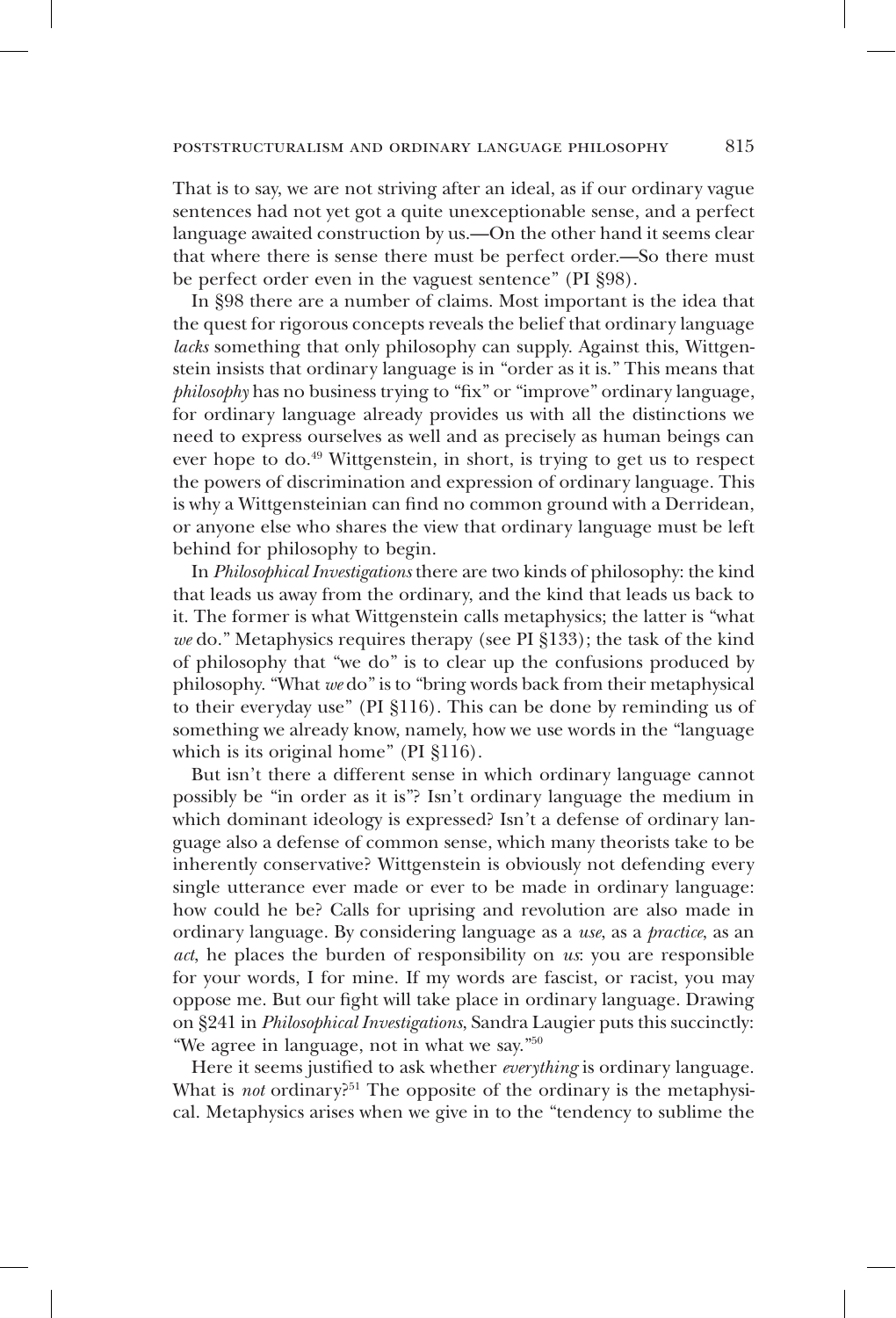logic of our language" (PI §38). To sublime a demand for precision (for example) is to strip off the specific reasons we had for wanting precision in the first place, so that we are left with a *general* demand for a "state of complete exactness" (PI §91). In *Sense and Sensibilia*, Austin provides a fine account of the madness this provokes. All we can ever do, he notes, is to determine whether a concept is precise enough *for a particular purpose*: "[T]here is no terminus to the business of making ever finer divisions and discriminations, [for] what is precise (enough) for some purposes will be much too rough and crude for others. A description, for example, can no more be absolutely, finally, and ultimately *precise* than it can be absolutely *full* or *complete*."52 To ask a question in general, without bearing in mind the reasons we have for asking it, is the beginning of the process of "subliming" our words.

Ordinary language, however, gives us no protection against skepticism, or indeed against metaphysics. The picture that holds us captive *lies in our language*, Wittgenstein writes (PI §115): this means not just that the language of metaphysics holds us captive, but, far more disturbingly, that there is something about ordinary language itself—and about us—that will always make it possible for us to turn away from the ordinary.<sup>53</sup> If Derrida sees ordinary language as an "effect" of a general writing (SEC 19), Cavell sees metaphysics as an effect of ordinary language (see CP 63). But the questions that arise here—questions of criteria, skepticism, attunement, acknowledgement, responsibility, ethics—lie beyond the scope of this essay.

#### Returning to the Ordinary: From Concepts to Examples

In the previous section I quoted the beginning of Wittgenstein's §71. To see what he proposes instead of "rigorously scientific" concepts, we must read the rest of the paragraph:

But is it senseless to say: "Stand roughly there"? Suppose that I were standing with someone in a city square and said that. As I say it I do not draw any kind of boundary, but perhaps point with my hand—as if I were indicating a particular *spot*. And this is just how one might explain to someone what a game is. One gives examples and intends them to be taken in a particular way.—I do not, however, mean by this that he is supposed to see in those examples that common thing which I—for some reason—was unable to express; but that he is now to *employ* those examples in a particular way. Here giving examples is not an *indirect* means of explaining—in default of a better. For any general definition may be misunderstood too. The point is that *this* is how we play the game. (I mean the language-game with the word "game.") (PI §71)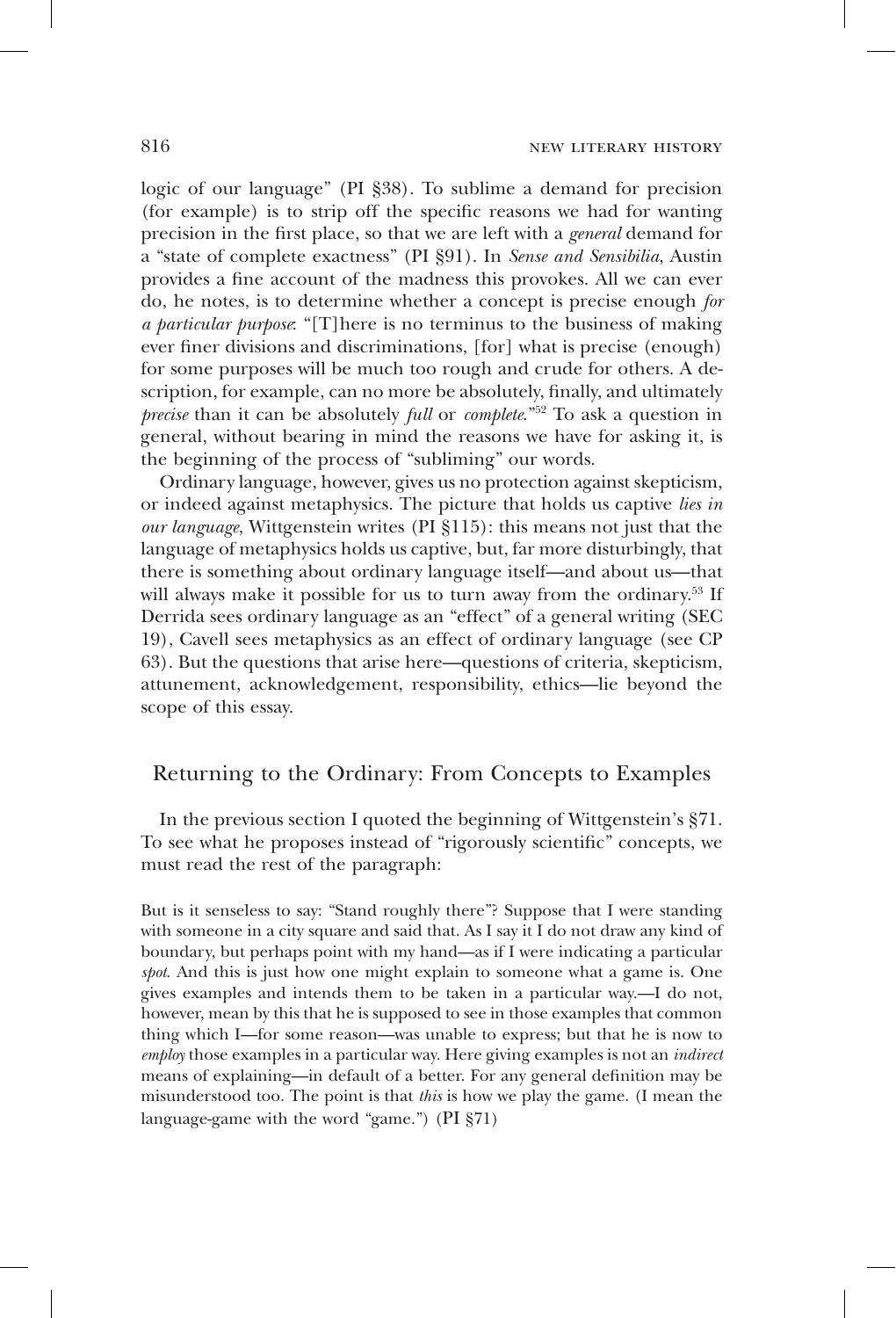To my knowledge, the only deconstructionist to comment on §71 is the distinguished Derrida scholar Geoffrey Bennington, who concludes that Wittgenstein must mean that the "actual nature of concepts [is] constitutively to be blurred."54 That this is a severe misreading cannot be in doubt. It is interesting here because it shows what goes wrong when Derrida's understanding of concepts is applied to Wittgenstein. Bennington reasons as follows: since Wittgenstein freely admits that misunderstandings will arise, he must want to integrate this insight into a new general ("structural") account of concepts, which can only be that they are blurred. This makes it look as if Wittgenstein's blurred boundaries occupy the same conceptual ground as Frege's sharp boundaries. But this is not the case.

In §71 Wittgenstein moves from blurred concepts, to "stand roughly there," to examples. The turn to examples is particularly puzzling to Bennington. If concepts can have blurred boundaries, and therefore must be established through examples, and if we are not supposed to look for what the examples have in common (Bennington thinks this must mean look for their essence), then what makes words mean anything at all? Bennington's picture of concepts forces him to turn to mysticism: the answer must be, he writes, that for Wittgenstein the "identity of any concept is not to be secured definitionally at all, but by a process of exemplification which, insofar as it does not function in view of an essence (of which the examples would be examples), necessarily implies an irreducible *this*."55 This leads him to formulate a general theory of Wittgenstein's "mystical unnamable 'this,'" which includes the claim that Wittgenstein takes all language games to have a "nucleus of opacity and inexplicability."56 This outlandish idea follows logically from the assumption that Wittgenstein must agree that the task of philosophy is to produce "ideal concepts."

Bennington's Derridean starting point makes him blind to Wittgenstein's own explanation of why he moves from concepts to examples. In §71, Wittgenstein's "Here giving examples is not an *indirect* means of explaining—in default of better" means that examples *are* the explanation. Examples neither *represent* nor *hide* essences; they *teach* (*show*, *instruct*) us how to *use* words: examples *teach* us *how to go on*: Wittgenstein is reminding us what we do when we learn to speak. Knowing how to go on, how to use words in ever new contexts is what Cavell calls *projecting* a word.<sup>57</sup> By turning from concepts to examples, Wittgenstein opens up a vast new field of inquiry: an investigation of what it is to learn a word. That investigation will show that we "learn language and learn the world *together*, that they become elaborated and distorted together, and in the same places."58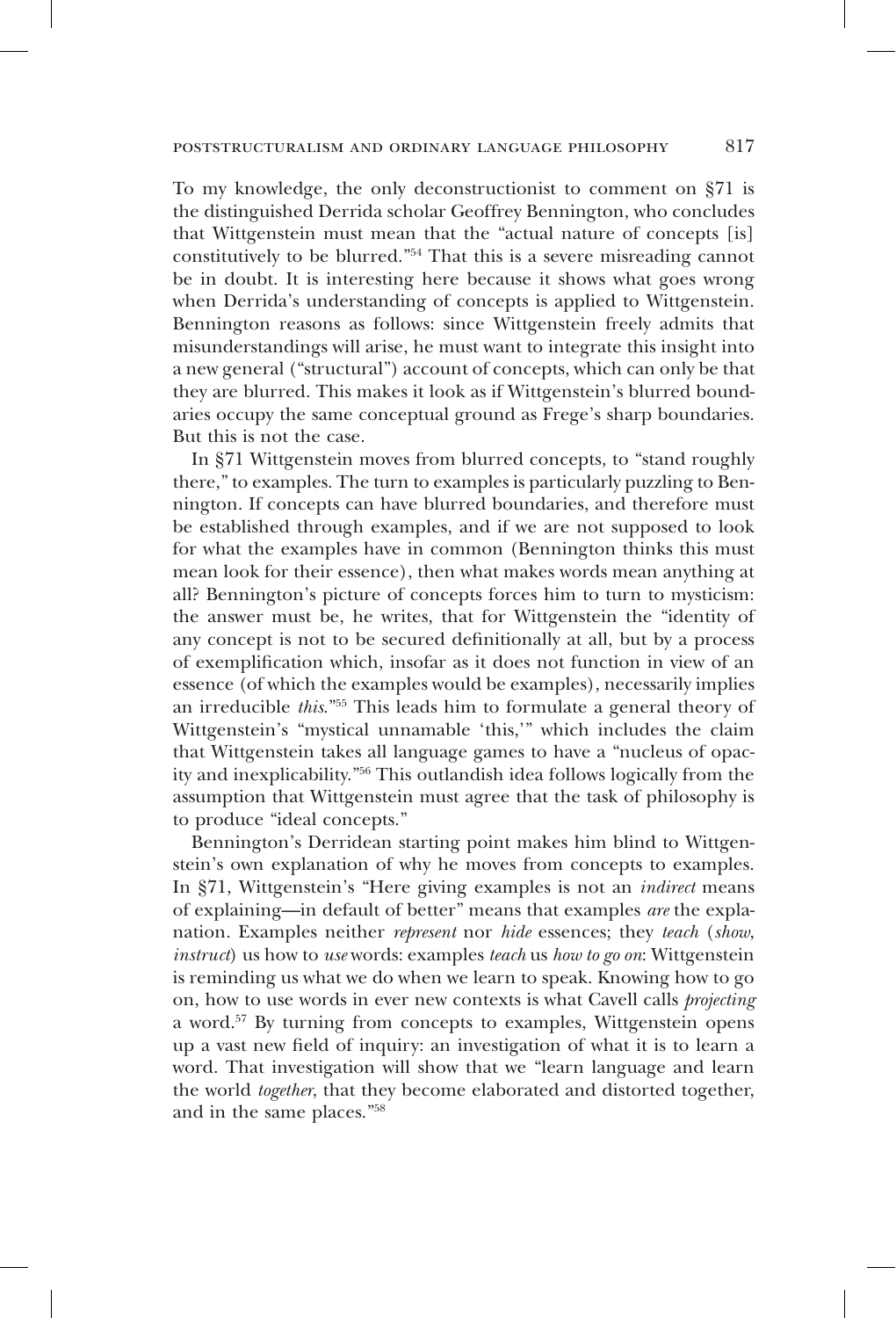However precise our concepts may be, they will still need to be taught, and learned. Cavell points out that every time we use a word in a new situation (every time we "project" a word), every time we show some creativity in our use of language, we will need to explain what we mean:

[O]nce we see . . . that concepts do not usually have, and do not need "rigid limits," [and once we see that] a new application of a word or a concept will still have to be *made out*, *explained*, in the particular case . . . and see, finally that I *know* no more about the application of a word or concept than the explanations I can give, so that no universal or definition would, as it were, *represent* my knowledge (cf. §73)—once we see all this, the idea of a universal no longer has its *obvious* appeal, it no longer carries a sense of explaining something profound.<sup>59</sup>

Concepts are not superior to examples; concepts *require* examples.

Wittgenstein's shift from concepts to examples leads us away from metaphysics and back to the ordinary and the everyday. It makes him ask how we grow into a life in language, and what it means to live in a world of language. Much of *Philosophical Investigations* is about learning, finding out, wanting to find out, knowing how to do something, knowing how to go on.<sup>60</sup> It is no coincidence that Wittgenstein begins by quoting Augustine's account of how *he* learned to speak. As Cavell has shown in many different ways, scenes of instruction, education, teaching, and learning lie at the very heart of ordinary language philosophy, for it is by understanding what happens in such circumstances that we will discover how we become creatures of language in the first place.<sup>61</sup>

This is where the real adventure of ordinary language philosophy begins: the story it has to tell about how "we talk and act," and about how "[i]n 'learning language' [we] learn not merely what the names of things are, but what a name is; not merely what the form of expression is for expressing a wish, but what expressing a wish is; not merely what the word for 'father' is, but what a father is; not merely what the word for 'love' is, but what love is."62 Because ordinary language philosophy pictures the connection between world and word as one of growing into a world, into a form of life; because it investigates the many ways that words are "world-bound" (CP 116 and 118), it sees no gap between the order of language and the order of history, between language and other kinds of human practices.

Because it grasps language not as a system, but as human practice, ordinary language philosophy cannot think about language without immediately also thinking about the other, about the human body and the human mind, about existence, morality, and politics. It immerses us in a world of learning and teaching, of understanding and misunderstanding, madness and skepticism, isolation and solidarity, in short, in the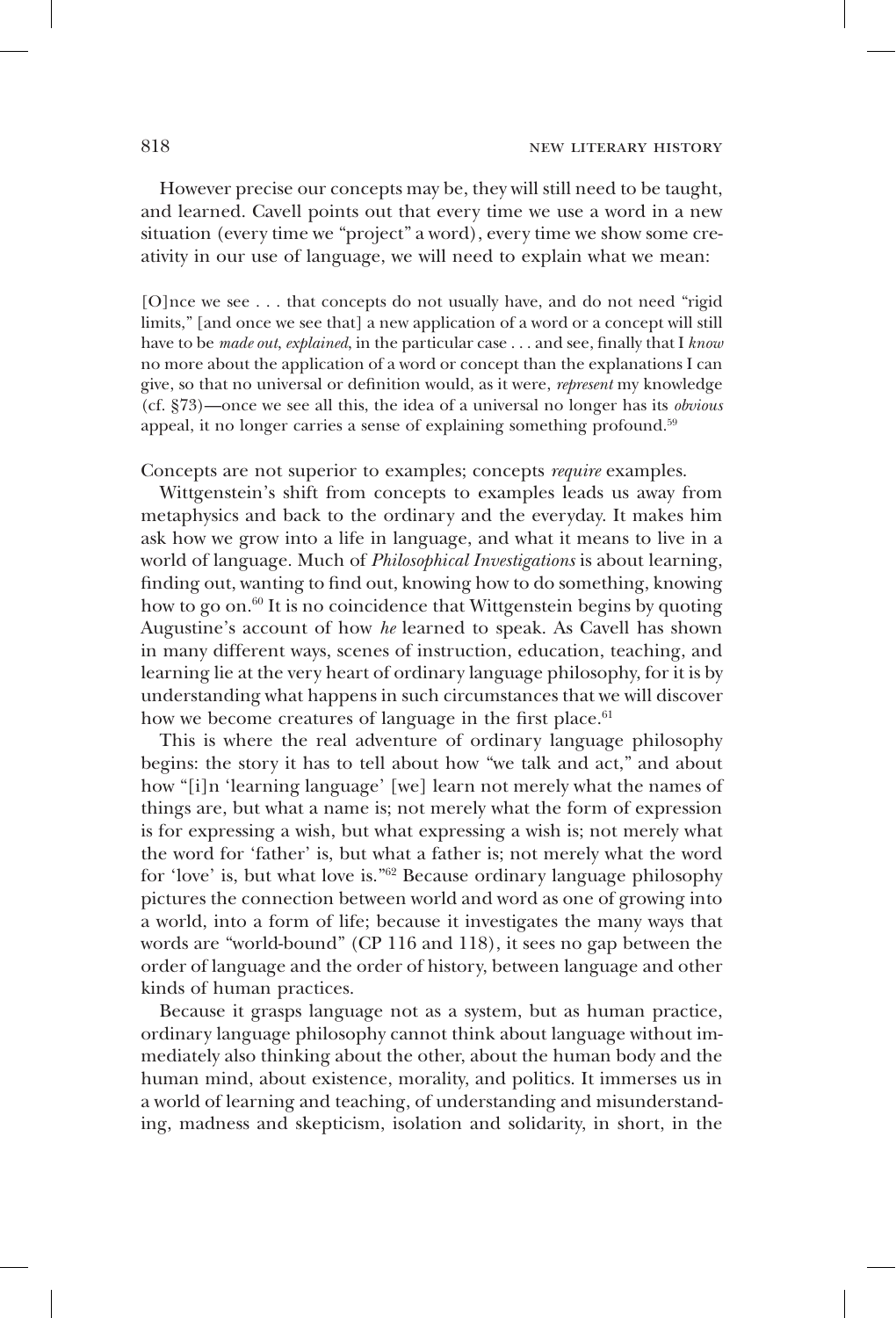ordinary and everyday world in which we all live. This world is the world of language: "we learn language and learn the world *together*."63

#### "Practicing Their Trades in Different Worlds"

Here we have reached bedrock (see, by way of comparison, PI §217). From within the post-Saussurean tradition, the idea of the intertwinement of language and the world is simply unavailable. Nothing is more fundamental to the post-Saussurean tradition than the idea that there is an unbridgeable gap between words and world. This picture builds on Saussure's distinction between speech (*langage*) and language (*langue*). To Saussure, speech is too "many-sided and heterogeneous" to be the object of one science; language by contrast is a "self-contained whole and a principle of classification."64 For linguists, Saussure's purely formal definition of language as a self-contained system of signs turned out to be exceptionally productive. But Saussure never dreamt of building a philosophy of language, to base a vision of the relationship (or lack of it) between language and the world on this definition. This is why *Course in General Linguistics* never once raises the question of reference: for Saussure, this was simply not a question for linguistics.

In a short essay entitled "Husserl and Wittgenstein," Paul Ricoeur spells out with unusual clarity the consequences of importing Saussure's understanding of language as a self-contained system into philosophy. Ricoeur criticizes Wittgenstein for "situat[ing] himself immediately in this world of everyday experience, in which language is a form of activity like eating, drinking, and sleeping," and praises Saussure's concept of the sign precisely because it removes us from the everyday: "[The] constitution of the sign as sign presupposes the break with life, activity, and nature which Husserl has symbolized in the reduction and which is represented in each sign by its emptiness, or its negative relation to reality."65 (By the "act of reduction," Ricoeur means the effort to define phenomena as pure essences of consciousness, strictly separated from the empirical world.) To do philosophy is to retreat from the empirical world, to engage in that "attitude of reflection and of speculation [for which] the life world figures simply as an origination of sense."66 For Ricoeur, language "does not belong to life," and neither does philosophy.<sup>67</sup>

Ricoeur's essay registers in exemplary fashion how Saussure's picture of language can be mobilized to justify two beliefs: that words have no connection to the world, and that in order to do philosophy we have to turn our back on the everyday and ordinary. For me, the greatest achievement of ordinary language philosophy is precisely that it gets *away* from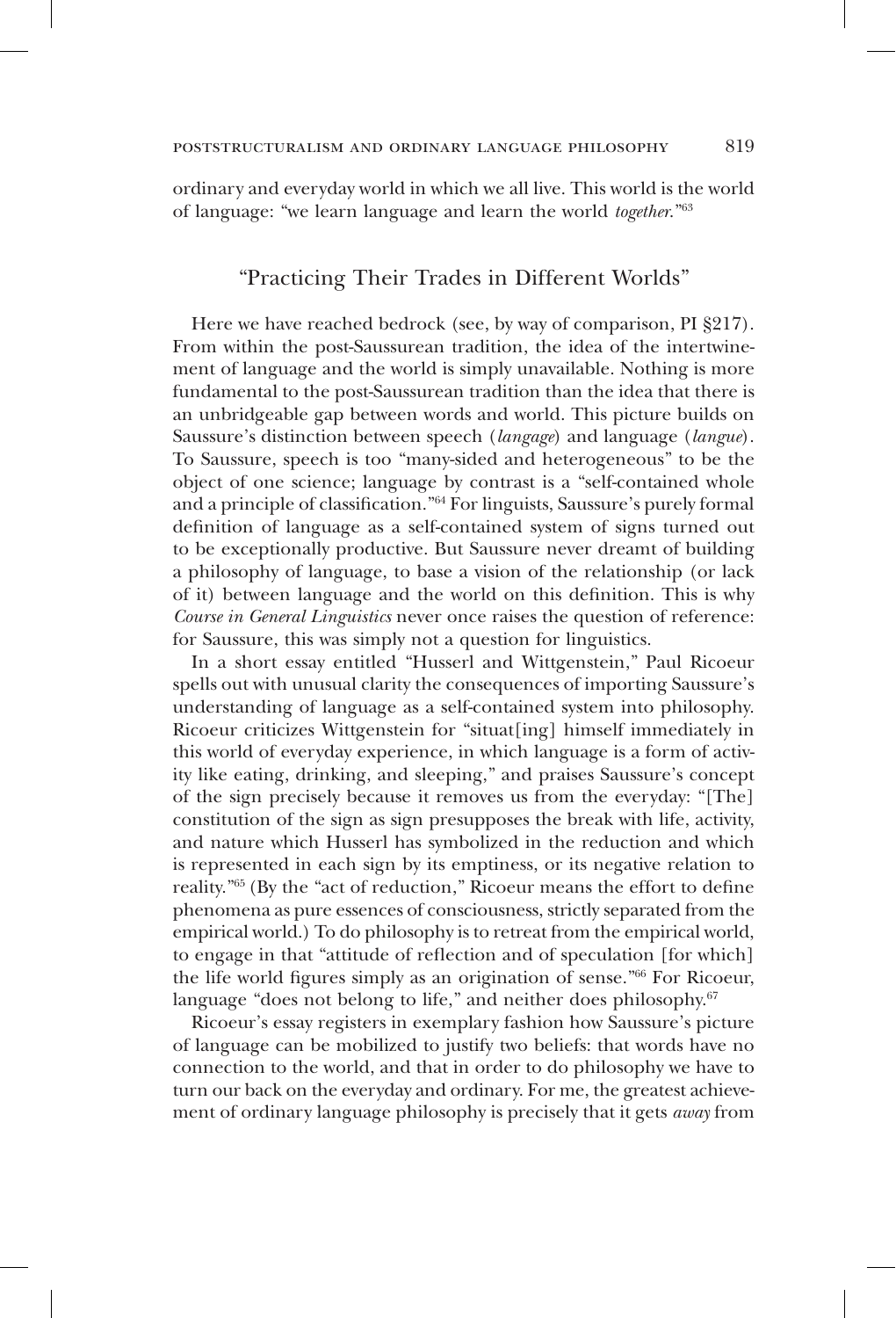the idea of language as negation, that it shows us instead that language is the very condition of possibility of lived experience; turning towards ordinary language, we turn towards the world, and towards others.

#### **TORIL MOI**

#### **NOTES**

This essay has benefited immensely from the feedback and advice of Stanley Cavell, Rita Felski, Richard Fleming, Paul J. Griffiths, Christine Hamm, Stanley Hauerwas, David Paletz, Bernard Rhie, and Herbert F. Tucker. I am deeply grateful to the Camargo Foundation in Cassis, France for giving me a room with a sublime view and time to write in spring 2009.

1 Toril Moi, "Appropriating Bourdieu: Feminist Theory and Pierre Bourdieu's Sociology of Culture," *New Literary History* 22, no. 4 (1991): 1017–1049.

2 Cora Diamond, "Knowing Tornadoes and Other Things," *New Literary History* 22, no. 4 (1991): 1004–1015.

3 Toril Moi, *Simone de Beauvoir: The Making of an Intellectual Woman* (Oxford: Blackwell, 1994); 2nd ed. Oxford Univ. Press, 2008.

4 See Toril Moi, *What Is a Woman? And Other Essays* (Oxford: Oxford Univ. Press, 1999), and Toril Moi, *Henrik Ibsen and the Birth of Modernism: Art, Theater, Philosophy* (Oxford: Oxford Univ. Press, 2006).

5 *NLH* 19, no. 2 (1988) has two minor references to Cavell: Austin E. Quigley, "Wittgenstein's Philosophizing and Literary Theorizing" (213), and Anthony J. Cascardi, "The Grammar of Telling" (411). Peter Hughes, "Painting the Ghost: Wittgenstein, Shakespeare, and Textual Representation," has an an epigraph by Cavell, yet never mentions his readings of Shakespeare (371). Cascardi's and Quigley's essays are reprinted in Kenneth Dauber and Walter Jost, eds., *Ordinary Language Criticism: Literary Thinking after Cavell after Wittgenstein* (Evanston, IL: Northwestern Univ. Press, 2003).

6 Kripke's reading of Wittgenstein does not belong to this tradition. Saul Kripke, *Wittgenstein on Rules and Private Language* (Cambridge: Cambridge Univ. Press, 1982). For Cavell's disagreement with Kripke see Stanley Cavell, *Conditions Handsome and Unhandsome: The Constitution of Emersonian Perfectionism: The Carus Lecutres, 1988* (Chicago: Univ. of Chicago Press, 1990), 64–100.

7 For the difficulty involved in finding a unifying name for this tradition, see Jonathan Culler, *On Deconstruction: Theory and Criticism after Structuralism* (Ithaca, NY: Cornell Univ. Press, 1982), 22–30.

8 The first book on Cavell, Michael Fischer, *Stanley Cavell and Literary Skepticism* (Chicago: Univ. of Chicago Press, 1989), was written by a literary critic. The first collection of essays on him was jointly edited by a philosopher and a literary critic: Richard Fleming and Michael Payne, eds., *The Senses of Stanley Cavell* (Lewisburg, PA: Bucknell Univ. Press, 1989). In 1993, Fleming published *The State of Philosophy: An Invitation to a Reading in Three Parts of Stanley Cavell's The Claim of Reason* (Lewisburg, PA: Bucknell Univ. Press, 1993), the first and best introduction to *The Claim of Reason*. In the 1990s and 2000s the stream of books on Cavell has been steadily increasing, yet they continue to be written by philosophers. Here are some of the most important, in chronological order: Stephen Mulhall, *Stanley Cavell: Philosophy's Recounting of the Ordinary* (Oxford: Oxford Univ. Press, 1994); Stephen Mulhall, ed. *The Cavell Reader* (Oxford: Blackwell Publishers, 1996); Timothy Gould, *Hearing Things: Voice and Method in the Writing of Stanley Cavell* (Chicago: Univ. of Chicago Press,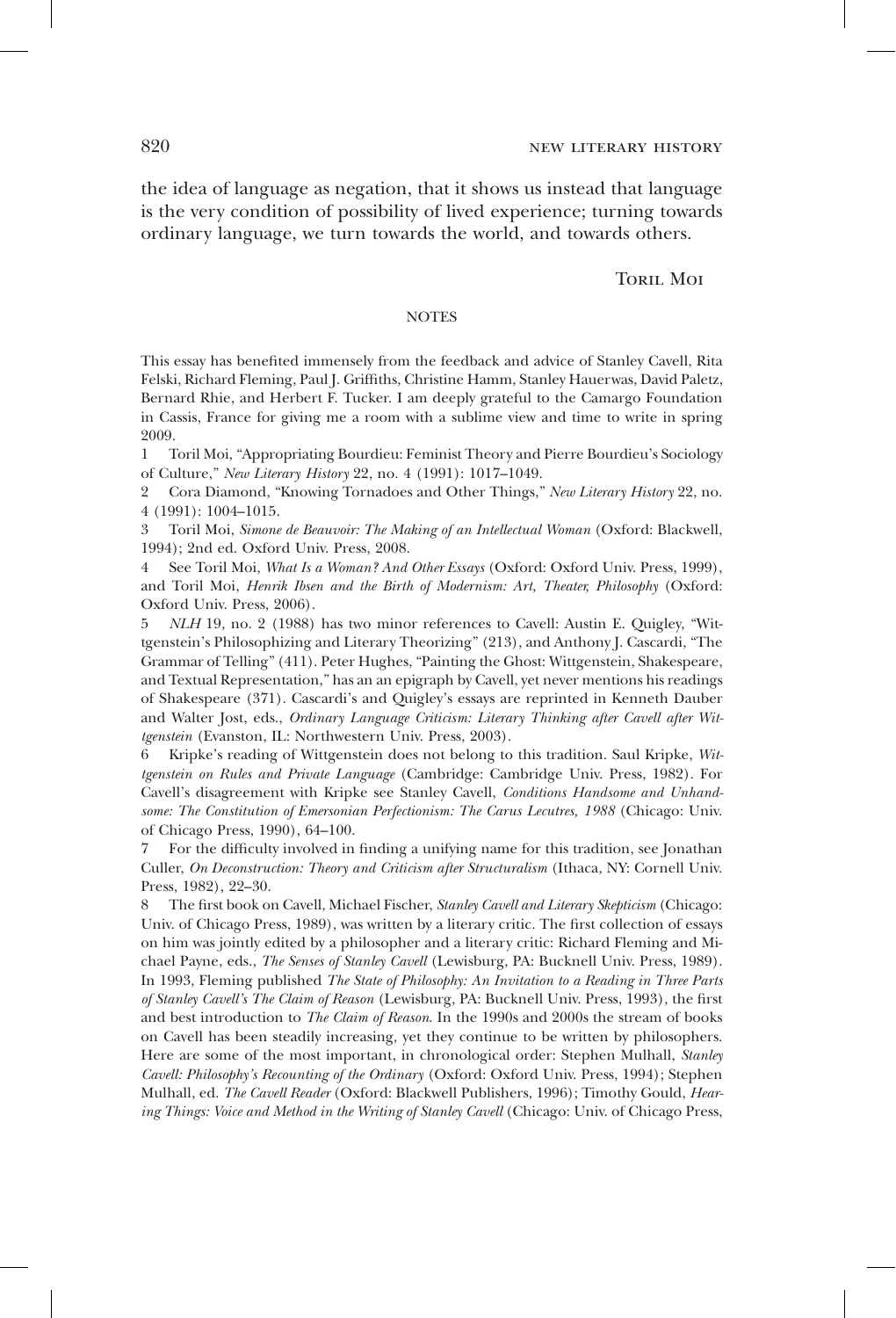1998); Espen Hammer, *Stanley Cavell: Skepticism, Subjectivity and the Ordinary* (Cambridge: Polity Press, 2002); Richard Eldridge, ed., *Stanley Cavell* (Cambridge: Cambridge Univ. Press, 2003); Richard Fleming, *First Word Philosophy: Wittgenstein-Austin-Cavell. Writings on Ordinary Language Philosophy* (Lewisburg, PA: Bucknell Univ. Press, 2004); Alice Crary and Sanford Shieh, eds., *Reading Cavell* (New York: Routledge, 2006). For anyone interested in the "New Wittgenstein" and in Wittgenstein and literature, I recommend Alice Crary and Rupert Read, eds., *The New Wittgenstein* (London: Routledge, 2000) and John Gibson and Wolfgang Huemer, eds., *The Literary Wittgenstein* (London: Routledge, 2004). There is also a rich literature on Cavell and film, which I shall not go into here.

9 Ludwig Wittgenstein, *Philosophical Investigations: The German Text, with a Revised English Translation, Third Edition*, trans. by G. E. M. Anscombe (Oxford: Blackwell Publishing, 2001), §115.

10 For an overview of various uses of "picture" in Wittgenstein, see Gordon Baker, "A Vision of Philosophy," in *Wittgenstein's Method: Neglected Aspects*, ed. Katherine J. Morris (Malden, MA: Blackwell, 2004), 179–204.

11 Jacques Derrida, "Signature Event Context," in *Limited Inc* (Evanston, IL: Northwestern Univ. Press, 1988), 1–23; Judith Butler, *Excitable Speech: A Politics of the Performative* (New York and London: Routledge, 1997); Ewa Płonowska Ziarek, "Stanley Cavell and the Economy of Skepticism," in *The Rhetoric of Failure: Deconstruction of Skepticism, Reinvention of Modernism* (Albany: SUNY Press, 1996), 25–69; Gordon C. F. Bearn, "Sounding Serious: Cavell and Derrida," *Representations* 63 (1998): 65–92.

12 There is a brief reference to ideals and philosophical concepts in Simon Glendinning, "Preface: Arguing with Derrida," *Ratio* 13, no. 4 (2000): 305.

13 Stanley Cavell, "Counter-Philosophy and the Pawn of Voice," in *A Pitch of Philosophy: Autobiographical Exercises* (Cambridge, MA: Harvard Univ. Press, 1994), 63 (hereafter cited in text as CP).

14 For the claim that the two traditions are binary opposites, see Kenneth Dauber and Walter Jost, eds., *Ordinary Language Criticism: Literary Thinking After Cavell After Wittgenstein* (Evanston, IL: Northwestern Univ. Press, 2003), xvi–xx.

15 To gain a sense of the complexity involved in getting clear on the relationship between the two traditions, see Cavell on Derrida in Cavell, "Counter-Philosophy," 53–127; on de Man in "The Politics of Interpretation (Politics as Opposed to What?)," in *Themes Out of School: Effects and Causes* (Chicago: Univ. of Chicago Press, 1988), 27–59; and on Levinas in "What is the Scandal of Skepticism?" in *Philosophy the Day after Tomorrow* (Cambridge, MA: Harvard Univ. Press, 2005), 132–54. See also the indispensable essays by Timothy Gould, "The Unhappy Performative," in *Performativity and Performance: Essays from the English Institute*, ed. Andrew Parker and Eve Kosofsky Sedgwick (New York: Routledge, 1995), 17–44, and Martin Stone, "Wittgenstein on Deconstruction," in *The New Wittgenstein*, ed. Alice Crary and Rupert Read (London and New York: Routledge, 2000), 83–117. For a general overview of Cavell's engagement with poststructuralism, see chapter 6 in Espen Hammer, *Stanley Cavell: Skepticism, Subjectivity, and the Ordinary* (Cambridge: Polity Press, 2002).

16 "Event" comes from Cavell, "Counter-Philosophy," 58; Cavell writes of "Wittgenstein's and Austin's sense of their revolutionary tasks" in the foreword to *Must We Mean What We Say?* (Cambridge: Cambridge Univ. Press, 1969), xxxix.

17 Stanley Cavell, "Aesthetic Problems of Modern Philosophy," in *Must We Mean What We Say?* (Cambridge: Cambridge Univ. Press, 1969), 90.

18 Thomas S. Kuhn, *The Structure of Scientific Revolutions*, 3rd ed. (Chicago: Univ. of Chicago Press, 1996), 150.

19 Stanley Cavell, *Must We Mean What We Say?* xxiii.

20 Kuhn, *Structure*, xiii.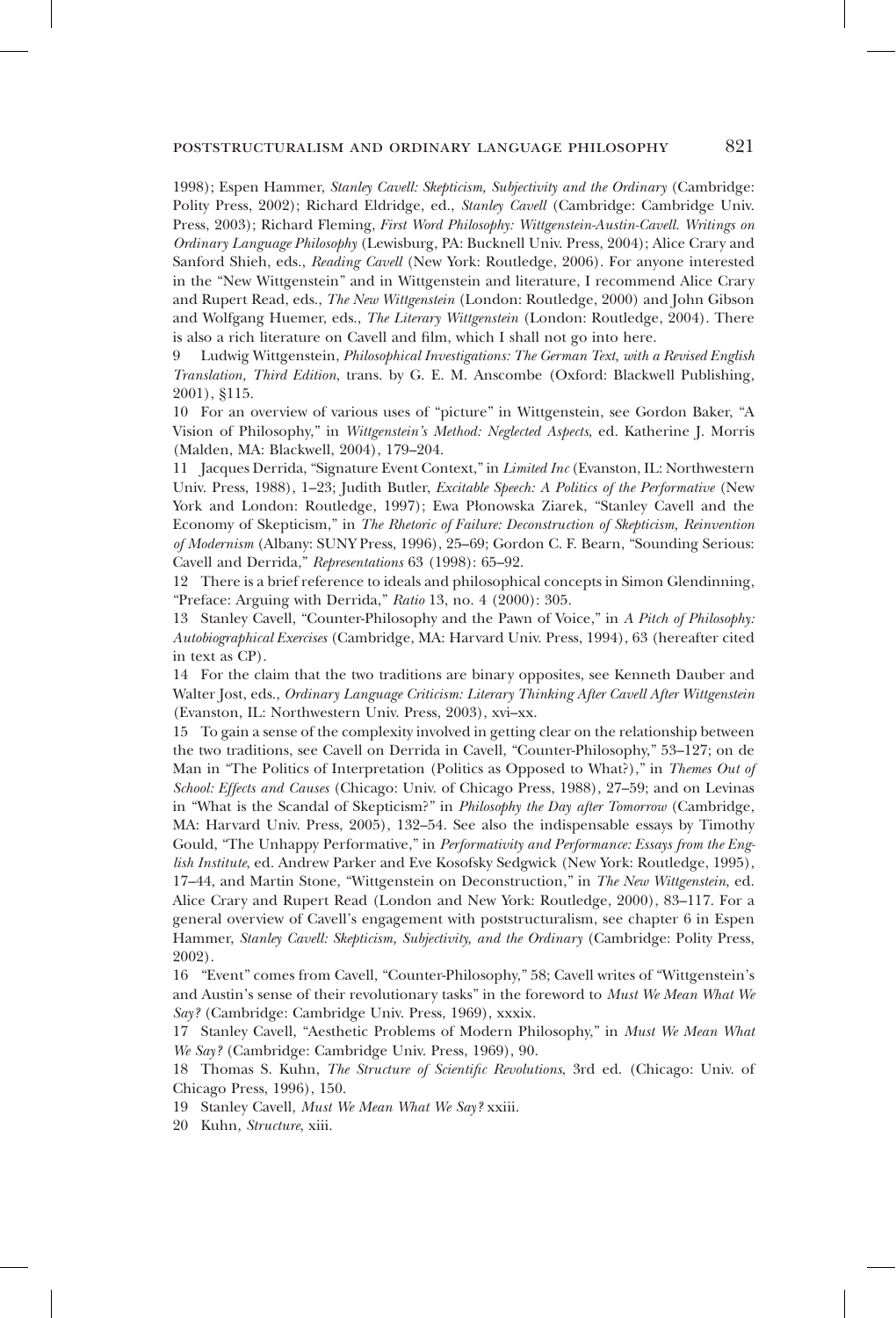21 Kuhn, *Structure*, 150.

22 Cavell, *The Claim of Reason: Wittgenstein, Skepticism, Morality, and Tragedy* (New York: Oxford Univ. Press, 1999), xx.

23 See Kuhn, *Structure*, 151.

24 Derrida, "Signature Event Context," 1 (hereafter cited in text as SEC).

25 See J. L. Austin, *Sense and Sensibilia*, reconstructed from the manuscript notes by G. J. Warnock (Oxford: Oxford Univ. Press, 1964), 41n.

26 Austin, *Sense and Sensibilia*, 142.

27 Austin, *Sense and Sensibilia*, 142.

28 See Ferdinand de Saussure, *Course in General Linguistics*, trans. Wade Baskin (New York: McGraw-Hill, 1966), 67.

29 Here Cavell hears the "drone of the unserious" (Cavell, "Counter-Philosophy," 100).

30 Another explanation is that the author's or the speaker's *intention* limits the field of meaning, but this is a question I shall not discuss in this paper.

31 Derrida must have been aware of Cavell's essay. In 2000, *Ratio* published a special issue called *Arguing with Derrida* collecting the papers from a conference held in Reading (UK) in 1999 where both Derrida and the Cavell scholar Stephen Mulhall were present. Glendinning writes that "an important part of its background [was] Derrida's controversial engagements with the 'ordinary language philosophy' of J. L. Austin." Simon Glendinning, "Preface: Arguing with Derrida," *Ratio* 13, no. 4 (2000): 299n.

32 John R. Searle, "Reiterating the Differences: A Reply to Derrida," *Glyph* 2 (1977): 198–208. Searle's review of Jonathan Culler's *On Deconstruction* ("The Word Turned Upside Down," *The New York Review of Books*, 27 October, 1983, 74–79) provoked Derrida's "Afterword" to *Limited Inc.* (111–60).

33 Searle, "The Word Turned Upside Down," 78. The phrase is quoted in Derrida, "Afterword," 115, 123 (hereafter cited in text as A).

34 Wittgenstein wonders whether we can point to the color blue in *PI*, §33; Cavell asks about our dress sense in "Must We Mean What We Say?" *Must We Mean*, 9; and Austin discusses donkeys in "A Plea for Excuses," in *Philosophical Papers*, 3rd ed. (Oxford: Oxford Univ. Press, 1979), 185n.

35 See Saussure, *Course in General Linguistics*, 31–32.

36 Jacques Derrida, *De la Grammatologie* (Paris: Editions de Minuit, 1967), 83; Derrida, *Of Grammatology*, trans. Gayatri Chakravorty Spivak (Baltimore, MD: Johns Hopkins Univ. Press; corrected edition 1998), 56.

37 Derrida, *De la Grammatologie*, 83; Derrida, *Of Grammatology*, 56.

38 Commenting on this point, one Derridean unhesitatingly repeats the word "vulgar" four times on the same page. See Arthur Bradly, *Derrida's "Of Grammatology"* (Bloomington, IN: Indiana Univ. Press, 2008), 68.

39 These concepts are explicitly mentioned by Derrida in "Afterword," 117, 117n, 127, 155.

40 Stone, "Wittgenstein on Deconstruction," 91.

41 Simon Glendinning, "Inheriting 'Philosophy': The Case of Austin and Derrida Revisited," *Ratio* 13, no. 4 (2000): 329.

42 Austin, "A Plea for Excuses," 182.

43 Cavell, *Claim*, 188. Also quoted in "Counter-Philosophy," 70.

44 In PI §43, Wittgenstein stresses that the idea that the meaning of a word (the answer to the question "What does this word mean?") is "its use in the language" is true for a "*large* class of cases," but not for all cases. At the same time, the idea of use is interwoven with the idea of language games, the idea that to speak is always a practice deeply enmeshed with other practices.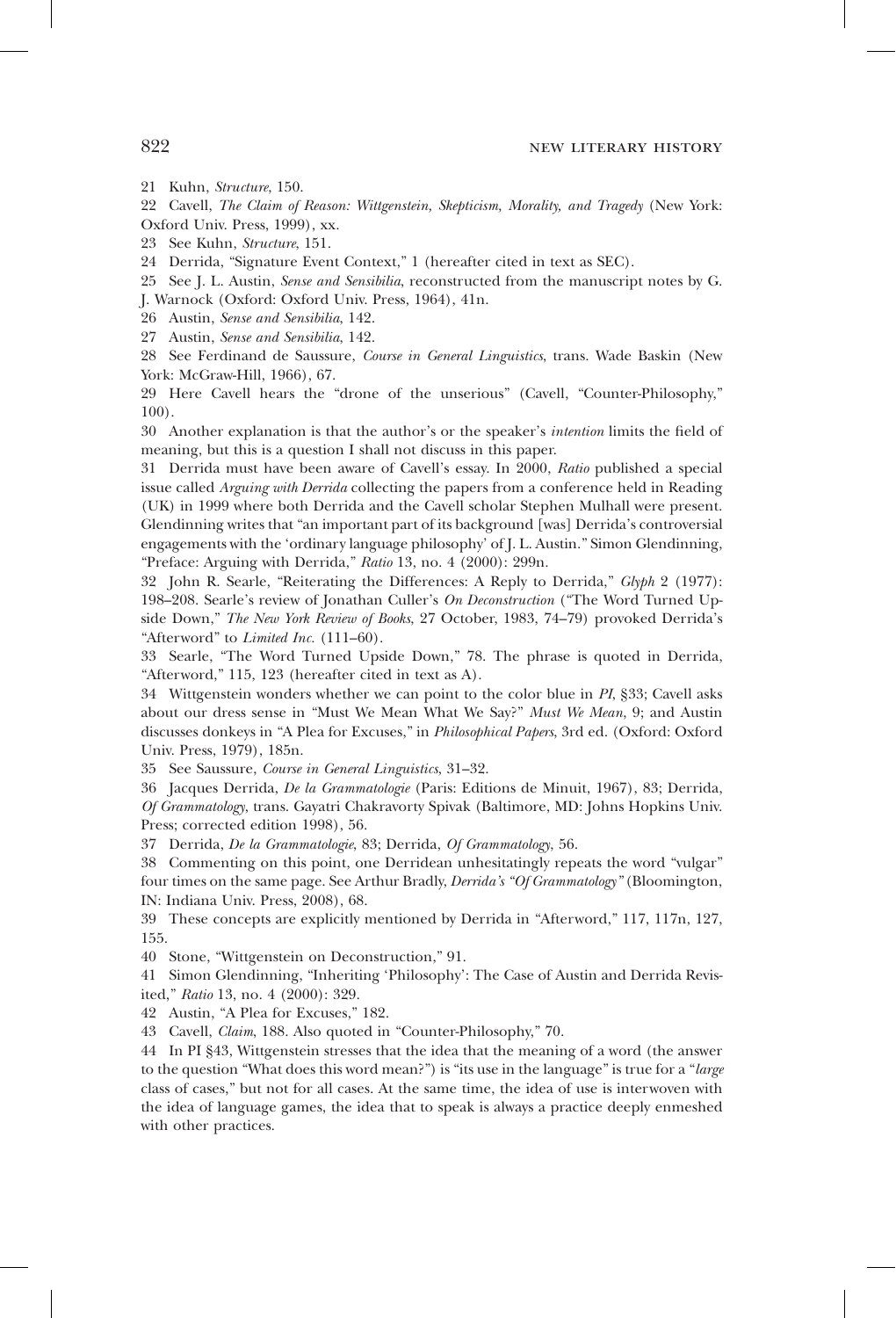45 The young Derrida was deeply fascinated by Edmund Husserl's theory of the "ideality" of words and concepts, to the point that his first dissertation proposal was on the "ideality of the literary object." For an account of early Husserlian influences on Derrida, see Joshua Kates, "A Transcendental Sense of Death? Derrida and the Philosophy of Language," *MLN* 120, no. 5 (2005): 1017.

46 Gottlob Frege, "Grundgesetze der Arithmetik," vol. 2, §56; in *The Frege Reader*, ed. Michael Beaney (Malden, MA and Oxford: Blackwell, 1997), 259.

47 That Wittgenstein's critique of logical positivism also can be used as a critique of deconstruction points to what Hammer has called the "latent positivism" of the deconstructive tradition (Hammer, *Stanley Cavell*, 152).

48 For a discussion of the relationship between ordinary and mathematical language, see Cavell, "The Argument of the Ordinary," 90–91.

49 It is symptomatic of the poststructuralist attitude towards the ordinary that a formidable deconstructionist like Geoffrey Bennington gets this exactly the wrong way round. According to Bennington, Wittgenstein thinks that *philosophy* should set itself up as a "hygienic intervention" into ordinary language, and that the "philosopher has a therapeutic or hygienic role in clearing up the misunderstandings fostered by ordinary language." Geoffrey Bennington, *Frontiers: Kant, Hegel, Frege, Wittgenstein* (2003), 381 and 392n. Available as a PDF file (ISBN 0-9754996-0-2) at http://bennington.zsoft.co.uk. Download 14 April 2009.

50 Laugier's formulation, in an informal talk to a meeting of the "Ordinary Language Working Group" at Duke University, Saturday March 1, 2008.

51 Derrida once said that "there is only ordinary language—philosophy too is 'ordinary language.' But, since there is no opposed term here, since 'there is only ordinary language,' this concept is empty." He also spoke of Austin's irony as "an 'ordinary language' which can always be supplanted by an extraordinary use." I have difficulty understanding this opposition, let alone how it applies to Austin. But this will have to be left for another discussion. Jacques Derrida, "Derrida's Response to Mulhall," *Ratio* 13, no. 4 (2000): 415, 416, 417.

52 Austin, *Sense and Sensibilia*, 127–28. Austin would not dream of asking for an exhaustive description of the "total context" of every speech act, yet this is precisely what Derrida accuses him of doing. Austin uses the phrase "total context" in J. L. Austin, *How To Do Things With Words*, 2nd ed. (Cambridge, MA: Harvard Univ. Press, 1975), 148. Derrida takes this to mean "exhaustively definable context" ("Signature Event Context," 15). Cavell shows that Austin "seeks no systematic account, either of context or of its oblivion" ("Counter-Philosophy," 113).

53 To understand what that something is, it would be necessary to explain Cavell's account of Wittgensteinian criteria in *Claim* (3–125). The best essay on the topic is Steven G. Affeldt, "The Ground of Mutuality: Criteria, Judgment, and Intelligibility in Stephen Mulhall and Stanley Cavell," *European Journal of Philosophy* 6, no. 1 (1998): 1–31. See also Stephen Mulhall, "The Givenness of Grammar: A Reply to Steven Affeldt," *European Journal of Philosophy* 6, no. 1 (1998): 32–44.

54 Bennington, *Frontiers*, 386–87.

- 55 Bennington, *Frontiers*, 387.
- 56 Bennington, *Frontiers*, 450, 428.
- 57 See Cavell, "Excursus on Wittgenstein's Vision of Language," in *Claim*, 180–190.
- 58 Cavell, "Must We Mean What We Say?" 19.
- 59 Cavell, "Excursus," 187–88.

60 This was also a major emphasis in Richard Fleming's seminars on *Philosophical Investigations* organized by the Ordinary Language Working Group at Duke University in 2008–09.